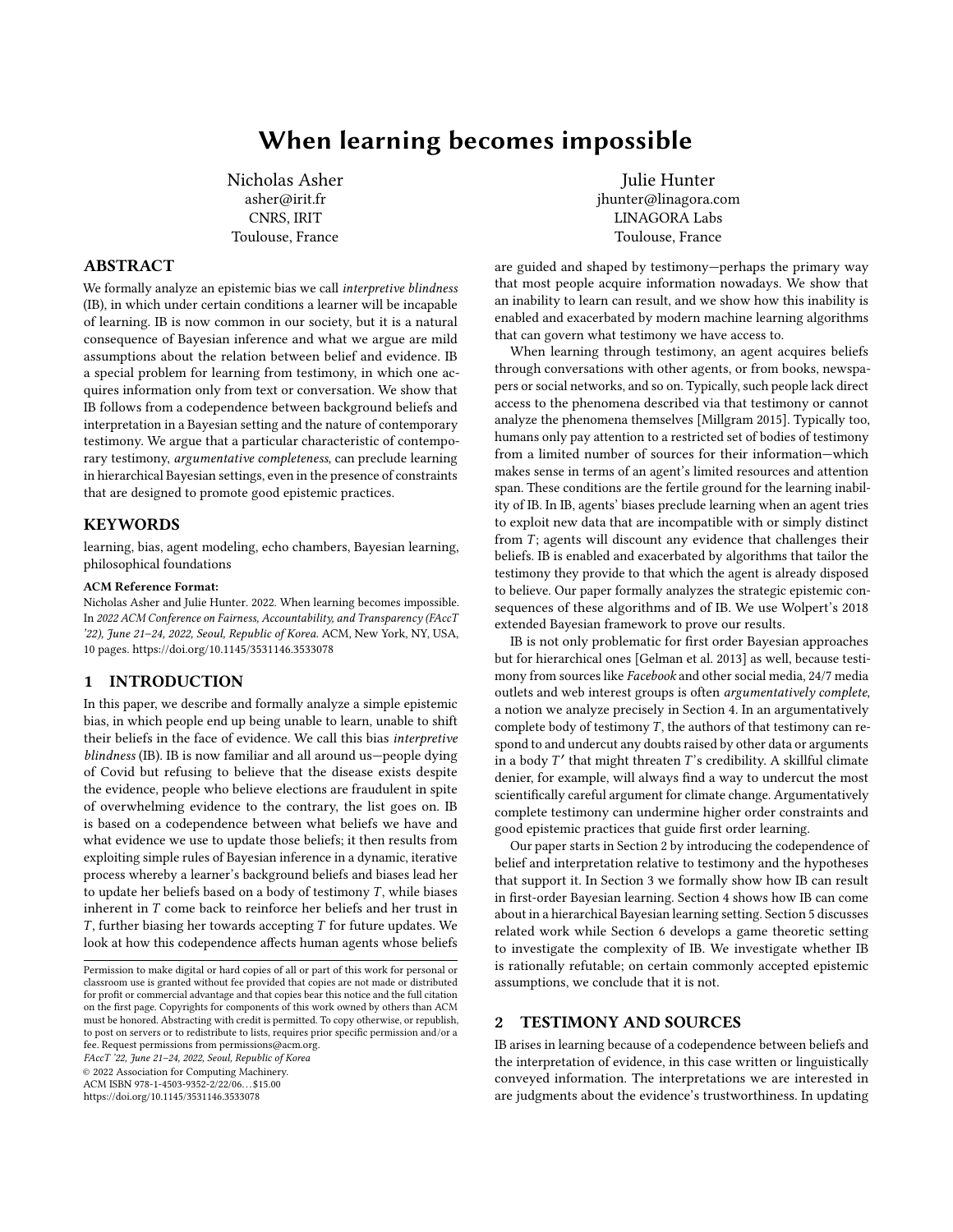our beliefs with new evidence  $E$ , our beliefs, particularly about the reliability of  $E$ 's source, color how we interpret  $E$ , how much in short we believe it. But new evidence  $E'$  can update our beliefs<br>about the reliability of sources which in turn confer a possibly new about the reliability of sources which in turn confer a possibly new degree of belief concerning E. This codependence between evidence and belief dictates how we learn.

Let us look at this codependence more closely in conjunction with a body of testimony. A body of testimony  $T$  is a collection of information conveyed by one or more sources that may "promote" or vouch for certain descriptions of events and cast doubt on or disparage others. The New York Times, Fox News, CNN, Facebook, 4Chan, all provide bodies of testimony; their union is also a body of testimony. While such bodies may be consistent or inconsistent, we restrict ourselves here to consistent  $T$ . Importantly such bodies are also dynamic; they evolve over time as they are updated with new descriptions of events. Dynamic bodies of testimony are ubiquitous in our communicative landscape: on-line, 24/7 news sources as well as particular groups on social media provide continuously evolving, updated coverage of new events. To model this, we shall say that  $T$  comes in "stages", where stages can be defined by times or even conversational turns, and each stage  $T_i$  is the body of evidence accumulated up to stage  $iT = IT$ ,  $T_0$ ,  $T_1$ , is the evidence accumulated up to stage *i*.  $T = \{T_1, T_2, ..., T_n, ...\}$  is the collection of all the stages of a dynamic body of evidence. Thus, a body of evidence invites us to iteratively update our beliefs about the trustworthiness of that very body.

Let  $\mathcal T$  be a collection of (potentially conflicting) bodies of testimony  $T$  about some phenomenon  $P$ , and assume that a learner  $\hat{f}$  does not have independent access to P and can thus only learn<br>about it via  $\mathcal{T}$ . Learning from  $\mathcal{T}$  will require  $\hat{f}$  to judge some hody about it via  $\mathcal T$ . Learning from  $\mathcal T$  will require  $\hat f$  to judge some body of testimony  $T$  in  $\mathcal T$  as credible or trustworthy. Let  $\mathcal H$  be a set of testimony T in  $\mathcal T$  as credible or trustworthy. Let  $\mathcal H$  be a set of evaluation hypotheses, where each  $h \in \mathcal{H}$  evaluates the bodies of testimony T in T. The hypotheses  $h \in \mathcal{H}$ —background beliefs that may take into account  $T$ 's source, subject matter, past known accuracy, appeal, and perhaps other elements—define a conditional probability  $P(T | h)$  for each  $T \in \mathcal{T}$ , which we will sometimes write as  $h(T)$ , where  $h(T) = 0$  means T is untrustworthy according to *h*, and  $h(T) = 1$  means *T* is trustworthy according to *h*. Following Wolpert's [2018](#page-9-1) extended Bayesian framework,  $\hat{f}$  determines his belief in  $T$  relative to  $H$ .

 $\overline{\text{Our learner } \hat{f}}$  also has a probability distribution over the eval-<br>tion bypotheses in H. Since the bodies of evidence T in T are uation hypotheses in  $\mathcal H.$  Since the bodies of evidence  $T$  in  $\mathcal T$  are dynamic,  $\hat{f}$  updates this distribution relative to the stages  $T_i$  of  $T$ <br>as each  $T$  avalues. This is intuitive testimony  $T$  to which  $\hat{f}$  attended as each T evolves. This is intuitive; testimony T to which  $\hat{f}$  attends should be relevant to how  $\hat{f}$  updates its beliefs about the trustworthiness of  $T$ . The collection  $\hat{T}$  is also most likely restricted which thiness of T. The collection  $T$  is also most likely restricted, which is intuitive too: most if not all of us acquire new information from a restricted set of bodies of evidence—a reasonable choice given the balance rational agents need to find between exploiting an already acquired body of evidence and gathering data from other bodies of evidence. And finally, because we restrict ourselves to consistent bodies of evidence  $T$ , each  $T$  will push a particular point of view on events.

But as the probabilities of the background beliefs, the evaluation hypotheses, are updated over the stages  $T_i$ , so too will  $\hat{f}$  update<br>her belief in  $T$  using the updated probabilities for her evaluation her belief in  $T$ , using the updated probabilities for her evaluation hypotheses. This codependence can lead to a problem in learning: when we rely on testimony to learn and we restrict the testimony we pay attention to, the confirming evidence for the background beliefs, the evaluation hypotheses and the testimony  $T$  they support mutually confirm each other to form a barrier to learning about events that are not mentioned in  $T$ . Algorithms of the sort used in social media to build testimony for agents are optimized to continue the themes and ultimately the content of what those agents have previously consulted by exploiting the agent's history of choices that reveal her likes. We will formalize this in terms of a relation between the algorithm's choices and the presence of certain evaluation hypotheses. Such algorithms naturally accelerate the process of what we call below bias hardening and IB in the presence of iterated Bayesian updating, despite our learner's rational epistemic practices. We turn to this in the next section.

## <span id="page-1-0"></span>3 IB IN A FIRST ORDER BAYESIAN SETTING

To formalize IB and its consequences, we first present a simple experiment to show how the codependence of interpretation and belief leads to *bias hardening*.<sup>[1](#page-0-1)</sup> To illustrate, suppose that  $\hat{f}$  considered a consistent dynamic hody of testimony  $T = \{T, T_0, T_1, \dots, T_n\}$ ers a consistent dynamic body of testimony  $T = \{T_1, T_2, ..., T_n, ...\}$ and has two evaluation hypotheses  $h_1, h_2$ , where the prior probabilities assigned to  $h_1$  and  $h_2$  by  $\hat{f}$  are:

<span id="page-1-2"></span>
$$
P(h_1) = .6, \ P(h_2) = .4 \tag{1}
$$

and the evaluation hypotheses assign probabilities to  $T$  as it evolves through stages  $T_i$  as follows:

<span id="page-1-3"></span>
$$
P(T_i|h_1) = .8, \ P(T_i|h_2) = .2 \text{ for all } i \tag{2}
$$

We can now calculate the probability of  $T_1$  using the general rule for marginal probabilities in [3.](#page-1-1) Let  $\mathcal{B}$  be  $\hat{f}$ 's background beliefs; and let the set of all  $h$ , the alternative hypotheses that are consistent Let the set of all  $h_i$ , the alternative hypotheses that are consistent with a general non-zero conditional probability relative to  $\mathcal{R}$ with or assigned non-zero conditional probability relative to  $B$ [\[L Griffiths et al.](#page-8-2) [2008;](#page-8-2) [Lampinen and Vehtari 2001;](#page-8-3) [Tenenbaum](#page-8-4) [et al.](#page-8-4) [2006,](#page-8-4) [2011\]](#page-8-5), be the set of evaluation hypotheses  $h_i$  (so  $\{h_1, h_2\}$ , in our example) in our example).

<span id="page-1-1"></span>
$$
P(x) = \sum_{i=1}^{i=k} P(x|h_i, \mathcal{B}).P(h_i, \mathcal{B})
$$
 (3)

Then using  $(1)$ ,  $(2)$ , and  $(3)$ , we have:

$$
P(T_1) = P(T_1|h_1) \cdot P(h_1) + P(T_1|h_2) \cdot P(h_2) = .56. \tag{4}
$$

This is our estimation of our belief in the body of evidence  $T$  based on what we have so far. We will continue to update the probability of  $T$  given new stages  $T_i$  below by distinguishing prior probabilities  $P_{prior}$  and updated probabilities  $P_{post}$ . Now suppose there is a new conversational turn in  $T$ , a new stage of evidence  $T_2$ . Given our assumptions,  $P(T_2 | h_1) = .8$ , while  $P(T_2 | h_2) = .2$ ,  $T_2$  is supported by  $h_1$  but not by  $h_2-h_1$  and  $h_2$  are consistent with their roles on  $T_1$ . Given the dependence of beliefs and interpretation of evidence,  $T_2$ also leads us to re-evaluate our evaluation hypotheses by adapting Bayes' formula to our evaluation hypotheses:

$$
P(h_i|T_{n+1}) = \frac{P(T_{n+1}|h_i).P_{prior}(h_i)}{P_{post}(T_n)}
$$
(5)

<sup>&</sup>lt;sup>1</sup>[\[Kelly 2008\]](#page-8-6) describes an informal description of this phenomenon.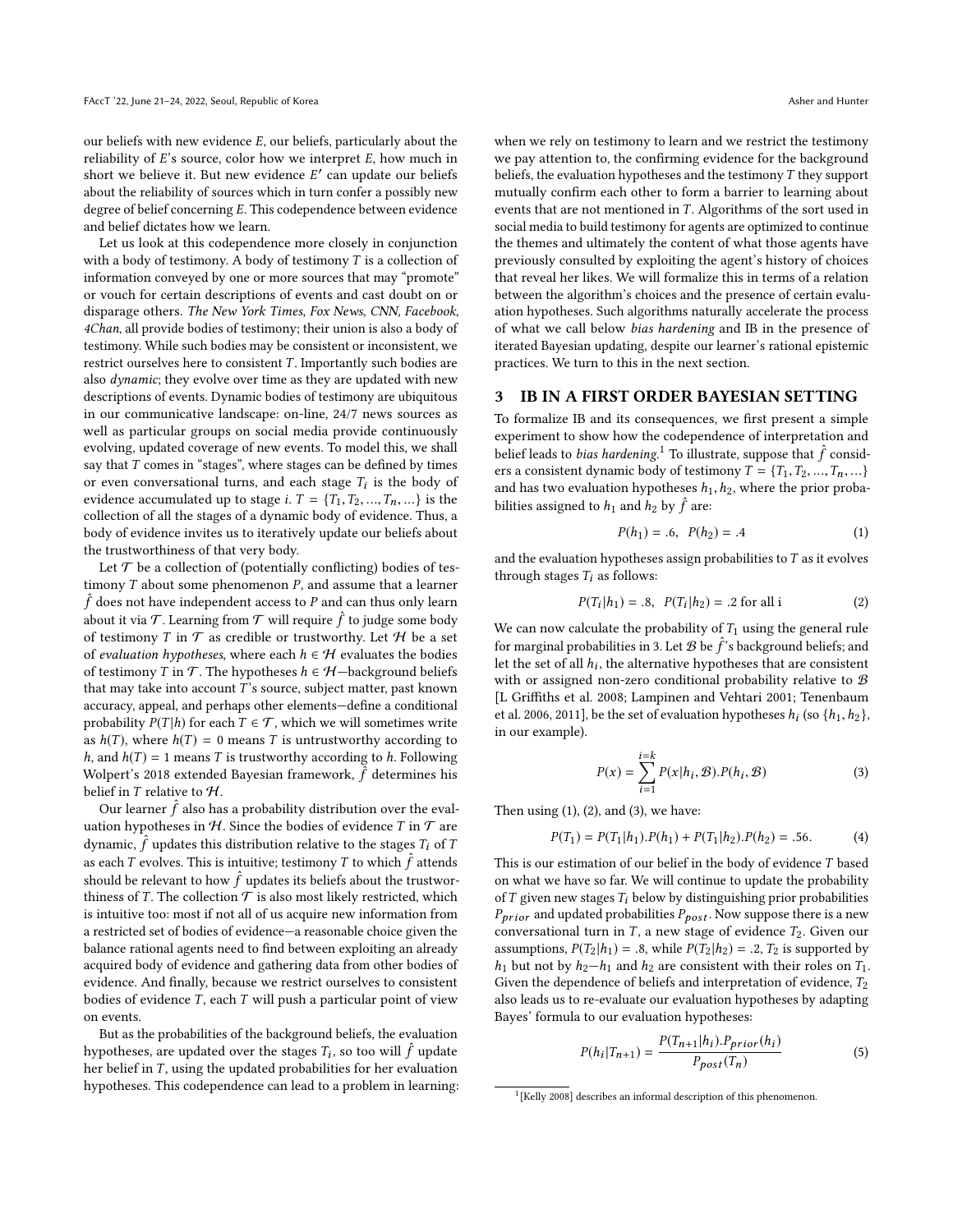Given  $T_2$ , whose initial probability we set to what the posterior calculated for  $T_1$ —i.e.,  $P_{post}(T_1) = P_{prior}(T_2)$ , we can update our confidence in  $h_1$  as follows:

$$
P(h_1|T_2) = \frac{P(T_2|h_1) \cdot P_{prior}(h_1)}{P_{post}(T_1)} \approx .86.
$$
 (6)  
Thus, we have posterior probabilities for our evaluation hypotheses

as well as for stages of bodies of evidence. The similarly updated probability for  $h_2$  now drops to roughly .14. Using the updated values for  $h_1$  and  $h_2$ , we see that  $T_2$ , which includes  $T_1$ , is now even more believable:  $P_{post}(T_2) = .74$ . Now suppose that a new bit of evidence,  $T_3$ , is added to T. As before, we set  $P_{post}(T_2) = P_{prior}(T_3)$ . Given our assumptions about our source functions,  $P(T_3 | h_1) = .8$ , we have  $P(h_1 | T_3) = .96$ , while  $P(h_2 | T_3) \approx 0.04$ , and confidence in  $T_3$ is also updated:  $P_{post}(T_3) = .776 \approx .78$ . Updating  $h_1$ 's probability conditional on new evidence  $T_4$  now yields a value of .989  $\approx$  .99, while  $P(h_2 | T_4) = 0.008 \approx 0.01$ . By the time we get to  $T_5$ , the probability of  $h_1$  will have gone to 1, while  $P(h_2) = 0$ , and  $P(T_5) = .8$ . In sum, as *n* increases, the updated probabilities of  $h_1$  go to 1 and  $P(T_n) \rightarrow P(T | h_1)$ , that is, to the strength of  $h_1$ 's support for T.

Our codependence of belief and evidence suggests a loopy structure (cyclic graph) for updating. However, by exploiting stages, we can disentangle such structures; and efficient approximations are possible in disentangled structures [\[Murphy et al.](#page-8-7) [2013\]](#page-8-7). Proposition 1 below shows a convergence under certain assumptions. Let  $P_n(h_i)$  be the probability of  $h_i$  after conditionalizing on  $T_n$  and  $P_n(T)$  the value of T after n conditional updates as defined above.

Let's now move to a more general setting. Let  $\hat{f}$ 's evaluation<br>potheses  $\mathcal{H}$ , come with a probability distribution. An agent hypotheses  $\mathcal{H}_{\hat{r}}$ , come with a probability distribution. An agent could have, among the many evaluation hypotheses that she countenances, an evaluation hypothesis  $h$  for which the conditional probability of  $T$  given  $h$  increases as  $T$  evolves. The support for  $T$ might increase (or decrease) as T gets more extended with more and more stages.

DEFINITION 1. An evaluation hypothesis  $h \in \mathcal{H}_{\hat{f}}$  is positive sensitive to  $T = \{T_1, T_2, ...\}$  iff  $P(T_n | h) > .5$  and is monotone increasing for all n for all n.

How bodies of testimony are constituted for ordinary learners is not always clear. Learners can assemble their own body of testimony, and typically, they must concentrate on some testimony to the exclusion of other testimony. What are the criteria? Well, sometimes other actors can guide the acquisition of testimony. What we shall call Facebook-like algorithms from our epistemic perspective are a way social media and news organizations can steer learners to a certain body of testimony. Their role is to bring testimony to an agent's attention that feeds and updates, in fact constructs, an evaluation hypothesis that keeps the learner coming back to the same type of information, often the same set of sources of information. More formally, the role of such an algorithm is to construct a positive sensitive evaluation hypothesis in  $\mathcal{H}_{\hat{r}}$ .

DEFINITION 2. A Facebook-like *(FB) algorithm g for*  $\hat{f}$  *constructs* a body of testimony from a set of bodies of testimony  $\mathcal T$  that  $\hat f$  uses to undate her hypotheses and  $a(\mathcal T) = T - T$ .  $T_2$  with  $a(\mathcal T) = T$ update her hypotheses and  $g(\mathcal{T}) = T = \{T_1, T_2, ...\}$  with  $g_n(\mathcal{T}) = T_n$ iff there is an  $h \in H$ <sup>s</sup> such that: (i) ∃n  $P(g_n(\mathcal{T})|h) > .5$  and (ii)  $\forall m >$ <br> $\exists l \in \mathcal{L}(\mathcal{L}(\mathcal{T})) \cup \mathcal{L}(\mathcal{T}(\mathcal{T}))$  $n \exists k \ (P(g_{k+m}(\mathcal{T})|\vec{h}) > P(g_m(\mathcal{T})|h) \text{ as long as } P(g_{k+m}(\mathcal{T})|h) \neq 1).$ 

f<br>S

An FB algorithm  $g_n(\mathcal{T})$  at each stage *n* provides information that does not decrease h's support for T. Thus  $q$  makes h positive sensitive to T through a choice of stages  $T_n$ . In addition, however, q will eventually keep on increasing the support of h for  $q(\mathcal{T})$ . We assume that if g is an FB algorithm for  $\hat{f}$ , then  $\hat{f}$  updates her hy-<br>notheres hered on the testimony fed by g. We suspect that actual potheses based on the testimony fed by д. We suspect that actual social media algorithms are FB though we do not have a proof of this. The possibility, however, seems to us very real.

<span id="page-2-0"></span>PROPOSITION 1. Suppose testimony  $T = \{T_1, T_2, ..., T_n, ...\}$ , and with  $h_1 \in \mathcal{H}$  positive sensitive to T and with  $P(h_1) \neq 0$ , while  $P(T_n | h_j)$  < .5 and is monotone decreasing for all n and for all  $h_j \in$  $H, h_j \neq h_1$ . Then:

As 
$$
n \to \infty
$$
,  $P_n(T) \to limsup(P(T_n|h_1)),$   
 $P_n(h_1) \to 1$  and  $P_n(h_j) \to 0$  for  $j \neq 1$ 

Given the calculations above and using standard updating rules for the probabilities P assigned by  $\hat{f}$ , if  $P(T_i|h_1)$  is monotonic increasing<br>with respect to i and  $P(T_i|h_1)$  for any  $i + 1$  is monotonic decreasing with respect to *i* and  $P(T_i | h_j)$  for any  $j \neq 1$  is monotonic decreasing,<br>then the undates of  $P(T_i)$ ,  $P(h_i | T_i)$  and  $P(h_i | T_i)$  will follow the then the updates of  $P(T_i)$ ,  $P(h_1 | T_i)$  and  $P(h_j | T_i)$  will follow the pattern of our experiment above and converge to the support of pattern of our experiment above and converge to the support of  $h_1$ , 1, and 0 respectively.  $\square$ 

COROLLARY 1. If  $\hat{f}$  uses an FB algorithm and  $h_j$ ,  $j \neq 1$  are as in Proposition [1](#page-2-0)

As 
$$
n \to \infty
$$
,  $P_n(T) \to limsup(P(T_n|h_1)),$   
 $P_n(h_1) \to 1$  and  $P_n(h_j) \to 0$  for  $j \neq 1$ .

Given that an FB algorithm entails the existence of a positive sensitive hypothesis  $h_1$  to T and that  $h_1$  must have non 0 probability, the result follows from Proposition [1](#page-2-0) □.

We now introduce three important properties of evaluation hypotheses.

DEFINITION 3. An evaluation hypothesis h for a set of bodies of testimony  $\mathcal T$  is consistent iff for  $T, T' \in \mathcal T$ , if  $T \cup T'$  is inconsistent,<br>then  $P(T|h) = 1 - P(T'|h)$  an evaluation hypothesis h is probabilitythen  $P(T|h) = 1 - P(T'|h)$ . An evaluation hypothesis h is probability-<br>wise model complete (PWMC) for T and some tonic t iff; for any wise model complete (PWMC) for  $T$  and some topic  $t$  iff: for any putative piece of evidence  $\phi$  on t if for no stage  $T_i$   $T_i \models \phi$  ( $\phi$  is not<br>predicted or included in any stage of T) then  $P(\phi | h) = 1 - P(T|h)$ predicted or included in any stage of T), then  $P(\phi|h) = 1 - P(T|h)$ .

DEFINITION 4. An evaluation hypothesis  $h \in \mathcal{H}$  makes T potentially trustworthy  $(h \models T)$ , if as  $n \rightarrow \infty$ ,  $P(T_n | h) \rightarrow 1$ .

PROPOSITION 2. Suppose  $g(\mathcal{T}) = T$  and g is an FB algorithm for f. Then there is an evaluation hypothesis h such that  $h \models T$ .

Let g be an FB algorithm for  $\hat{f}$ . Then as we showed above, there is an h that is positive sensitive to T and by the property (ii) of is an  $h$  that is positive sensitive to  $T$  and by the property (ii) of Facebook algorithms,  $lim_{n\to\infty} P(T_n | h) = 1$ . □

While consistency seems a basic requirement of evaluation hypotheses, a potentially trustworthy evaluation hypothesis is a kind of "soundness" or accuracy assumption about a body of evidence. For an agent who remains wedded to a body of testimony, such an assumption also seems rational.

PWMC hypotheses generalize consistent hypotheses, but what is their rationale? FB algorithms by themselves don't lead to PWMC. But they do facilitate it. As g feeds testimony to  $\hat{f}$  that lends more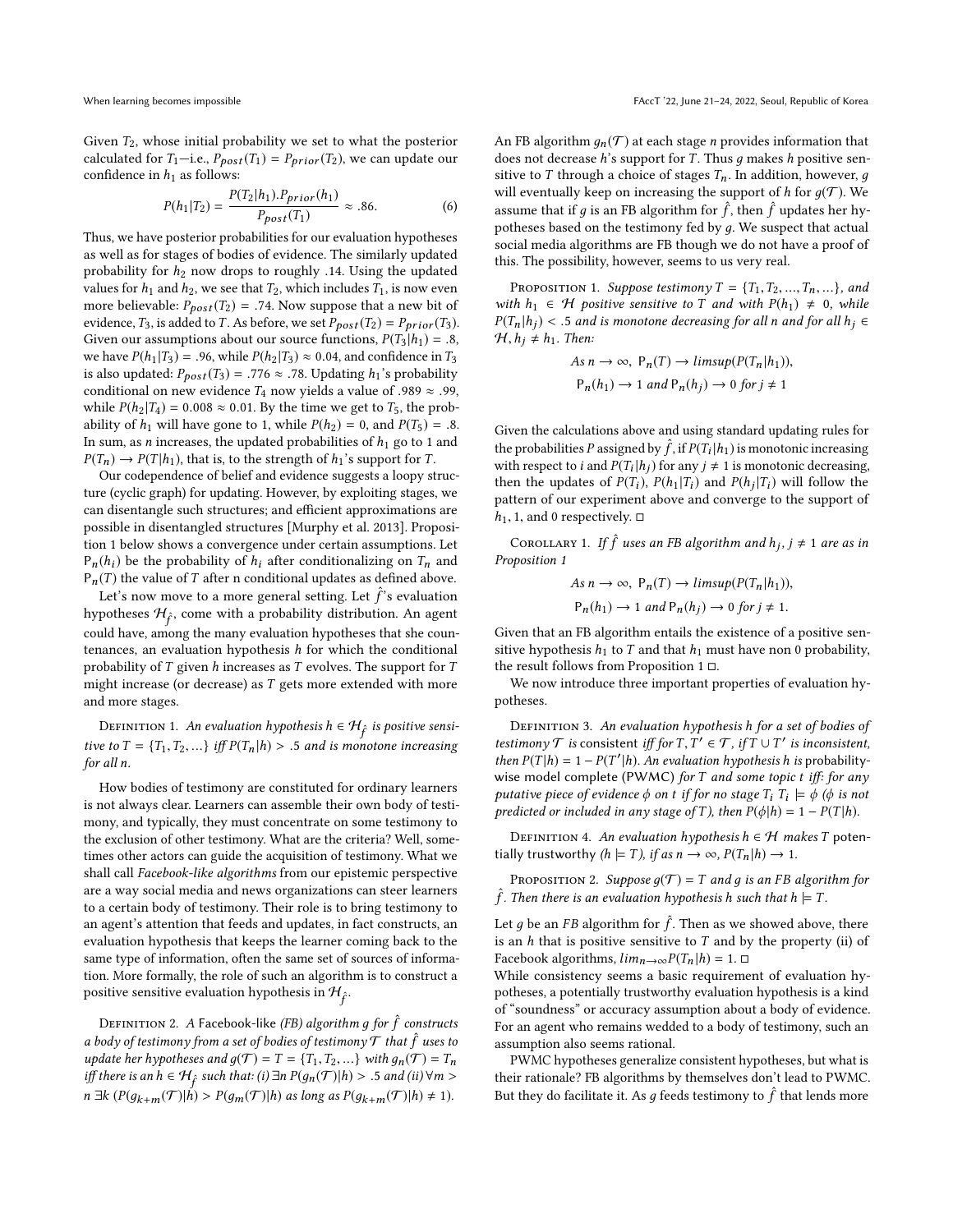and more support to an eventually trustworthy hypothesis  $h$ , a natural thought is for  $\hat{f}$  to assume that  $T_{i+1}$  provides a more complete<br>coverage of the pertinent focts than  $T_i$ . So elements  $\phi$  that are not coverage of the pertinent facts than  $T_i$ . So elements  $\phi$  that are not mentioned in any  $T_i$  or are in some way incompatible with  $T_i$  are mentioned in any  $T_i$  or are in some way incompatible with  $T$  are either not relevant, or just false. The PWMC condition codifies this for evaluation hypotheses in terms of an operation akin to negation as failure in Prolog; if h makes T probability wise model complete, then if given some newsworthy and relevant topic  $t$  and  $T$  doesn't mention  $\phi$ , then h supports  $\neg \phi$  to the extent that h supports T. For simplicity, we will assume that the topic parameter is constant in our discussions below and drop it from the formalism.

<span id="page-3-1"></span>PROPOSITION 3. Let  $\mathcal T$  be a set of consistent bodies of testimony and let g be a FB algorithm for  $\hat{f}$  with  $g(\mathcal{T}) = T$  with  $h_1 \in \mathcal{H}_{\hat{f}}$  the entailed positive sensitive hypothesis to T. Let the priors on  $h_i \in \mathcal{H}, h_i \neq h_1$ <br>be as in Proposition 1 Then: be as in Proposition [1](#page-2-0) Then:

$$
As n \to \infty, P_n(T) \to 1.
$$
 (1)

Suppose in addition,  $h_1$  is PWMC for T and T  $\not\models T'$ . Then:

$$
As n \to \infty, P_n(T') \to 0 \tag{2}
$$

To show (1), note that  $P(T_1 | h_1) > .5$  and since as  $n \to \infty$ ,  $P_n(h_1) \to$ 1, after a certain point  $P(T_n | h_1)$  is monotone increasing. Then by Proposition [1,](#page-2-0)  $P_n(T) \rightarrow P(T_n | h_1)$ . Since  $h_1$  makes T potentially trustworthy, as  $n \to \infty$ ,  $P_n(T) = 1$ . To show (2), suppose  $h_1$  is PWMC for T. Given that  $T \not\models T'$ ,  $h_i(T'_i) = 1 - h_i(T_i)$  for each *i*, and the expected probability of T' will decrease strictly monotonically the expected probability of T' will decrease strictly monotonically<br>  $\alpha$  as  $P(h_1) \rightarrow 1$ , So as  $n \rightarrow \infty$ ,  $P(T') = 0$ ,  $\Box$ over n, as  $P_n(h_1) \to 1$ . So as  $n \to \infty$ ,  $P_n(T') = 0$ .  $\Box$ 

<span id="page-3-4"></span>COROLLARY 2. Let the priors on  $h_i \in \mathcal{H}, h_i \neq h_1$  be as in Proposi-tion [1.](#page-2-0) Suppose in addition,  $T \models \neg T'$ , then:

$$
As n \to \infty, P_n(T') \to 0 \tag{2}
$$

Note that our agent may have many evaluation hypotheses and the result of Proposition [3](#page-3-1) is unchanged. Crucially  $\hat{f}$  has updated bis beliefs only on  $T$  due to a. This matches our intuitions about his beliefs only on  $T$  due to  $g$ . This matches our intuitions about what agents actually do. As long as the codependence between background beliefs and bodies of evidence holds and certain bodies of evidence are supported more than others, belief in some bodies of evidence  $T \in \mathcal{T}$  will be strengthened, while belief in bodies of evidence in conflict with  $T$  or just different from  $T$  will be weakened. Importantly, this can happen merely by  $T_i$  repeating content already in  $T_k$  for  $i > k$ . Such repetitions of content are commonplace on social media sites and news sites that broadcast continuously. In social media sites and news sites that broadcast continuously. In addition, the assumption of a PWMC evaluation hypothesis is rather mild; it reflects an agent's mistrust of bodies of evidence other than the ones he relies on—a rather common situation.

Proposition [3](#page-3-1) impacts the marginalization of new data, because if its assumptions are met, as  $P_n(T') \to 0$ ,  $\hat{f}$  discounts evidence<br>from  $T'$  denite the presence of evaluation hypotheses supporting from  $T'$ , despite the presence of evaluation hypotheses supporting  $T'$ ′ .

<span id="page-3-2"></span>PROPOSITION 4. Suppose evidence  $\phi$  such that  $T' \models \phi, T \not\models \phi$  and  $\hat{f}'$  and  $\hat{f}'$  and  $\hat{f}'$ conforms to Bayesian learning. Then: f and  $\hat{f}$ 's evaluation hypotheses are as in Proposition [3](#page-3-1) and  $\hat{f}$ <br>forms to Bayesian learning Then:

$$
As n \to \infty, P_n(\phi) \to 0.
$$

Since  $\hat{f}$  conforms to Bayesian learning, the marginal probability for  $\phi$  is based on Equation 3 and the set of bypotheses  $h_i$  in Equation 3.  $\phi$  is based on Equation [3](#page-1-1) and the set of hypotheses  $h_i$  in Equation 3 is the set H that for  $\hat{f}$  pronounce on testimony that mentions or as-<br>setted By Proposition 1, as  $n \to \infty$ , B  $(h_1) \to 1$ , By Proposition 3. serts  $\phi$ . By Proposition [1,](#page-2-0) as  $n \to \infty$ ,  $P_n(h_1) \to 1$ . By Proposition [3,](#page-3-1)  $P_n((T'h_1) \to 0$ . But for all other  $h_k$  such that  $h_k(T') \neq 0$ , by Propo-<br>sition 1 again as  $n \to \infty$   $R_n(h_1) \to 0$ . But then  $R_n(h_1, R) \to 0$ sition [1](#page-2-0) again, as  $n \to \infty$ ,  $P_n(h_k) \to 0$ . But then  $P_n(\phi|h_i, \mathcal{B}) \to 0$ <br>for all relevant *h*. Given Equation 3, the result follows  $\Box$ for all relevant  $h_i$ . Given Equation [3,](#page-1-1) the result follows.  $\Box$ 

In this situation,  $\hat{f}$  assigns no credence to  $\phi$ . The prior beliefs of  $\hat{f}$  may so limit the alternative hypotheses  $h$ , such that sympan  $\hat{f}$  may so limit the alternative hypotheses  $h_i$  such that even an extual feet  $\hat{f}$  will have a magginal probability of 0.  $\hat{f}$  will discount actual fact  $\phi$  will have a marginal probability of 0;  $\hat{f}$  will discount  $\phi$  completely  $\phi$  completely.

Now consider general learning in this situation, defined in Wolpert's [2018](#page-9-1) extended Bayesian framework via Bayes's formula.

$$
P(h|x, \mathcal{B}) = \frac{P(x|h, \mathcal{B}).P(h|\mathcal{B})}{\sum_{i=1}^{i=k} P(x|h_i, \mathcal{B}).P(h_i|\mathcal{B})}
$$
(7)

To learn a hypothesis  $\psi$  about some event  $e, \hat{f}$ 's estimation of  $\psi$  at some stage  $P_g(\psi)$  based on her evidence should be closer to at some stage  $P_n(\psi)$  based on her evidence should be closer to the objective or ideal assignment (posterior)  $\psi_p$ , than to her prior probability for  $\psi$ ,  $P_0(\psi)$ . Similarly for marginal probabilities:  $P_n(x)$ should track  $x_p$ , the posterior of x, given a random sampling of X. We consider loss functions  $\mathcal{L}(P_n(\psi), \psi_p)$  and  $\mathcal{L}(P_n(x), x_p)$ . The greater divergence between the ideal posterior probability and the Bayesian subjective estimation of that probability, the worse will be the score for  $\hat{f}$ 's learning. We say that  $\hat{f}$  cannot learn  $\psi$  if her undates do not eventually decrease loss; i.e. we cannot show her updates do not eventually decrease loss; i.e. we cannot show  $\lim_{n\to\infty}\mathcal{L}(\mathsf{P}_n(\psi),\psi_p)<\mathcal{L}(\mathsf{P}_0(\psi),\psi_p).$ 

<span id="page-3-3"></span>PROPOSITION 5. Suppose  $\hat{f}$  is a Bayesian learner with evaluation<br>potheses and testimony T. T', as in Proposition 3. Let the he a new hypotheses and testimony T, T' as in Proposition [3.](#page-3-1) Let  $\psi$  be a new<br>hypothesis with all evidence e confirming  $\psi$  such that  $T' \models e$ . Then hypothesis with all evidence e confirming  $\psi$  such that  $T' \models e$ . Then  $\hat{f}$  is incapable of learning  $\psi$  $\hat{f}$  is incapable of learning  $\psi$ .

Consider e such that  $T' \models e$  and e confirms  $\psi$ . So the true posterior  $P_p(\psi|e) > P(\psi)$ , with  $P(\psi)$  the prior on  $\psi$ . Suppose  $\hat{f}$ 's evaluation hypotheses and probabilities have been undated via T as in tion hypotheses and probabilities have been updated via  $T$  as in Proposition [3](#page-3-1) and let that give the "prior" probability for the new hypothesis  $\psi$ . By Proposition [4,](#page-3-2) as  $n \to \infty$ ,  $P_n(e) \to 0$ . In the limit, Bayesian learning as specified by equation (4) simply isn't defined when  $P_n(e) = 0$ . So assuming *e* is discounted as evidence in updating, we set  $P(\psi | e, T_n) = P(\psi | T_n)$ . But this is just  $P_0(\psi)$ ,  $\hat{f}$ 's prior on  $\psi$ . It follows that as  $\lim_{\epsilon \to 0} \int_{\epsilon}^{f(P_0(\psi), \psi_{\epsilon})} \phi \int_{\epsilon}^{f(P_0(\psi), \psi_{\epsilon})}$  $\psi$ . It follows that as  $\lim_{n\to\infty}\mathcal{L}(\mathsf{P}_n(\psi),\psi_p)\n\leq\mathcal{L}(\mathsf{P}_0(\psi),\psi_p).$ 

Proposition [5](#page-3-3) is a formal statement of IB in a first order setting. It shows that under certain conditions,  $\hat{f}$  will be incapable of learning<br>any hypothesis that involves a dependence on testimony not in  $T$ any hypothesis that involves a dependence on testimony not in  $T$ , upon which  $\hat{f}$  has formed his beliefs.  $\hat{f}$  is interpretively blind to any possibilities outside of T.

# <span id="page-3-0"></span>4 IB IN HIERARCHICAL BAYESIAN LEARNING

It's not unreasonable to rule out new evidence from unreliable testimony, provided the assignment of one's evaluation hypotheses to the testimony is reasonable. But nothing in our discussion above forces the evaluation hypotheses to be be reasonable. Without any constraints,  $\hat{f}$ 's evaluation hypotheses may rule out evidence that<br>is completely grounded in reality and comes from testimony that is completely grounded in reality and comes from testimony that an ideal rational agent would trust.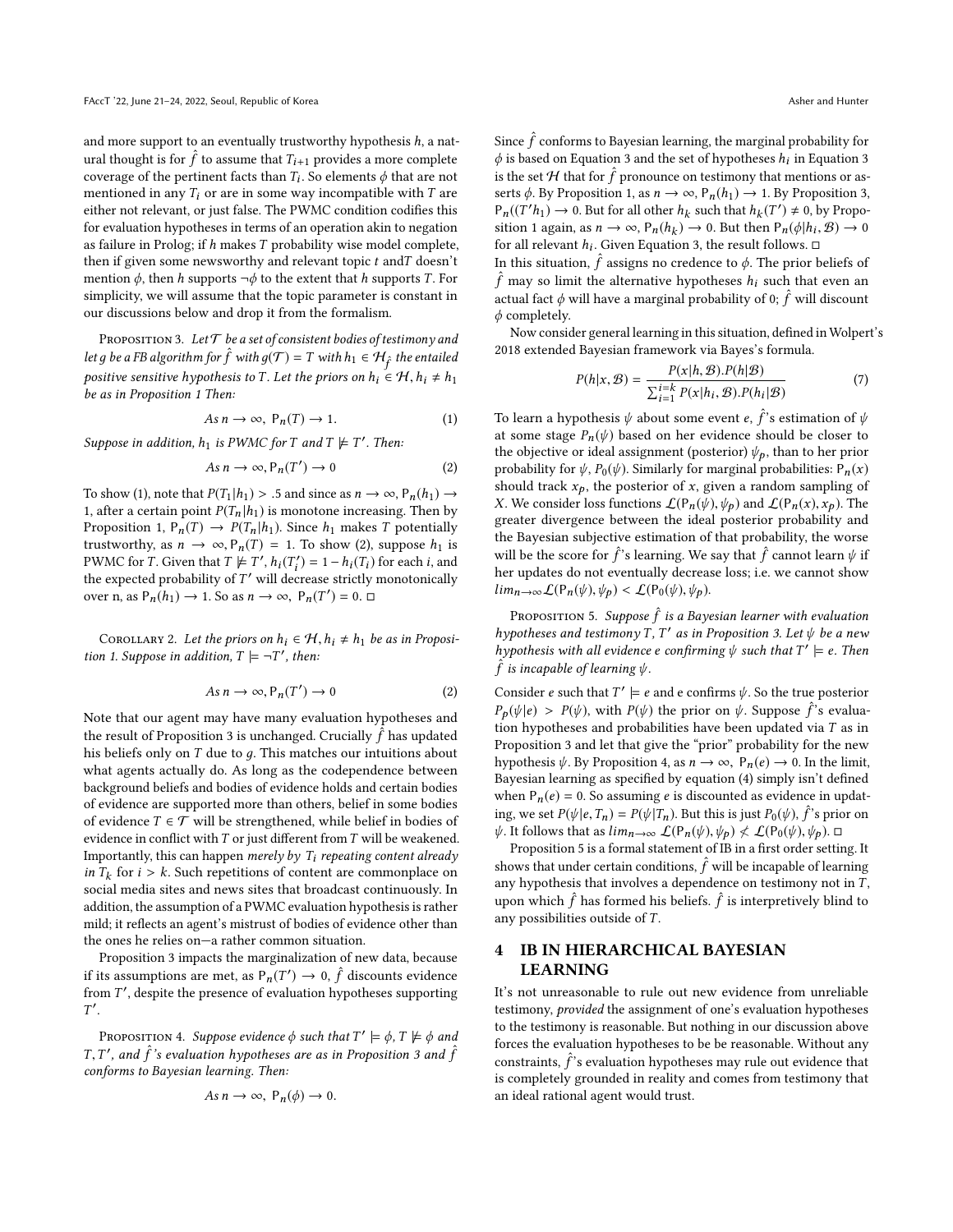To solve this problem, we need to correct the background beliefs B. Ideally, a rational agent should control for the biases in testimony by consulting several different bodies of testimony. However, B cannot be corrected itself by evidence, because that evidence is already discounted if it conflicts with B. Very clearly, background beliefs can be a source of bad epistemic biases, and they can prevent straightforward corrections to improve one's beliefs as Bayesian learning would have us do.

Hierarchical Bayesian models were designed to address this problem [\[Gelman et al.](#page-8-1) [2013\]](#page-8-1). In hierarchical Bayesian models, a Bayesian learning model like the one we have discussed in Section [3](#page-1-0) has certain parameters; the one parameter we have is our evaluation hypotheses providing the reliability of testimony. At a second level of the hierarchy, we could have a Bayesian learning model concerning evaluation hypotheses, in which we could detail factors that would allow us to estimate reliably the accuracy of an evaluation hypothesis. Abstractly, we would have evaluation hypotheses about evaluation hypotheses that would discuss factors like the consistency or the predictive accuracy of a testimony source, or the extent to which testimony from other sources agrees with its content. One could also require a longer or more thorough exploration of the data about the phenomenon before the agent's restricting himself to a small subset for exploitation (once again an application of the work in [\[Cesa-Bianchi and Lugosi 2006\]](#page-8-8)). All of these ideas and more have been proposed.

Simply requiring evaluation hypotheses that obey exogenous constraints, however, begs the question of why  $\hat{f}$  should accept<br>them. In fact, the interdependence of testimony, new information them. In fact, the interdependence of testimony, new information and background beliefs can make the resort to higher order parameters to resolve IB a failure because a body of dynamic testimony  $T$ , when directed by a conversational agent for the purposes of persuading and keeping his audience, can react to and attack not only a conflicting body of testimony T' but also sources supporting<br>it. This behavior provides arguments for or against not only first it. This behavior provides arguments for or against not only first order evaluation hypotheses, as we've seen with the notion of consistency, but also for higher order functions and in fact sequences of evaluation hypotheses.

To formalize this picture, we assume a hierarchy of sets of evaluation hypotheses where,

$$
h^{n+1}: h^n \to [0,1], \text{ for } h^{n+1} \in \mathcal{H}^{n+1}
$$

Hypotheses at level  $n + 1$  are related to evaluation hypotheses at level n via rationality.

<span id="page-4-0"></span>DEFINITION 5. A set of sets of evaluation hypotheses  $\mathcal{H} = \{ \mathcal{H}^1,$  $\mathcal{H}^2$ , ...,  $\mathcal{H}^n$ } is rational iff for all  $m < n$ ,  $h_k^m \in \mathcal{H}^m$ ,  $P(h_k^m) =$ <br> $\sum_{k=0}^{n} P(l_m^m + 1) P(l_m^m + 1) P(l_m^m + 1) P(l_m^m + 1) P(l_m^m + 1) P(l_m^m + 1) P(l_m^m + 1) P(l_m^m + 1) P(l_m^m + 1) P(l_m^m + 1) P(l_m^m + 1) P(l_m^m + 1) P(l_m^m + 1) P(l_m^m$ ormalizing factor  $\lambda \sum_{h_j \in \mathcal{H}^{m+1}} P(h_j^{m+1}). P(h_k^m | h_j^{m+1})$  for some normalizing factor  $\lambda$ . j j

A rational set of sets of evaluation hypotheses is one in which the probability of evaluation hypotheses at one level reflects what higher levels say about it. We will assume rationality of H.

Given rational  $\mathcal{H} = {\{\mathcal{H}^1, \mathcal{H}^2, ..., \mathcal{H}^n\}}$ , we now lift our notions<br>support to sequences We define a  $\mathcal{H}^n$  sequence  $\sigma \in \Pi^n$ .  $\mathcal{H}^i$ of support to sequences. We define a H<sup>n</sup> sequence σ ∈  $\prod_{i=1}^{n}$  H<sup>i</sup>  $\prod_{i=1}^{n}$ of consistent evaluation hypotheses to support  $T(\sigma \succeq T)$  (or that make T potentially trustworthy  $-\sigma \models T$ ) iff the  $\mathcal{H}^1$  element  $h^1_{\sigma}$  of  $\sigma$  is positive sensitive to T (makes T potentially trustworthy) and  $\sigma$  is positive sensitive to T (makes T potentially trustworthy) and every element of  $\sigma$  has non-0 probability given  $H$ . Conversely, we say that  $T \models \sigma$  iff for each element  $h^i_{\sigma}$  of  $\sigma P(h^i_{\sigma} | T_j)$  is eventually monotone increasing for all stages  $T_i$ . We note that  $\sigma \models T \rightarrow T \models \sigma$ . monotone increasing for all stages  $T_j$ . We note that  $\sigma \nvDash T \rightarrow T \nvDash \sigma$ .

Let  $\sigma^k$  be the subsequence of  $\sigma$  such that  $\sigma^k = \sigma \upharpoonright (\prod_{i=k}^n \mathcal{H}^i)$ .<br>  $\Gamma h^1 \in \mathcal{H}^1$ ,  $\sigma^2(h^1)$  signifies the support  $h_1$  receives from the For  $h^1 \in \mathcal{H}^1$ ,  $\sigma^2(h^1)$  signifies the support  $h_1$  receives from the higher order functions in  $\sigma$  via Definition 5 higher order functions in  $\sigma$  via Definition [5.](#page-4-0)

DEFINITION 6. An  $\mathcal{H}^n$  sequence σ<sub>1</sub> undercuts *T* iff for any σ<sup>i</sup> ∈<br>i if σ<sup>i</sup> NT, then σ<sup>i+1</sup>(h<sup>i</sup>) – 1 – P(T|h<sup>1</sup>)  $\mathcal{H}^i$ , if  $\sigma^i \models T$ , then  $\sigma_1^{i+1}(h_\sigma^i) = 1 - P(T|h_\sigma^1)$ 

DEFINITION 7.  $\phi$  disagrees with T' just in case  $P(T|\phi) < P(T)$ .

DEFINITION 8. Given  $H = \{H^1, H^2, ..., H^n\}$  T attacks  $T'$  iff (i)<br> $\tau \sim T$ , then  $P(T'|h^1) = 1 - P(T|h^1)$  and (ii) for any  $H^m$  sequence if  $\sigma \approx T$ , then  $P(T'|h_{\sigma}^1) = 1 - P(T|h_{\sigma}^1)$  and (ii) for any  $\mathcal{H}^m$  sequence<br> $\sigma^m$ ,  $m \ge n$  if  $\sigma^m \sim T'$ ,  $\exists h^{m+1} \in \mathcal{H}^{m+1}$  such that  $(P(h^{m+1}|T)) \le 5$  $m, m < n$  if  $\sigma^{m} \nvert F'$ ,  $\exists h^{m+1} \in \mathcal{H}^{m+1}$  such that  $(P(h^{m+1} | T) > .5$ <br>nd  $h^{m+1}(\sigma) = 0$ and  $h^{m+1}(\sigma) = 0$ ).

DEFINITION 9. T is argumentatively complete iff:

(i)  $(T' \models \phi$  and Disagree( $\phi$ , T))  $\rightarrow$  Attack( $(T, T')$ ; (ii) If  $T_n \not\models \phi$ <br>but  $P(T \mid \phi) > P(T)$ , then  $T_{n-1} \models \phi$  (iii) for any T undergutting set but  $P(T_n | \phi) \geq P(T_n)$ , then  $T_{n+1} \models \phi$ . (iii) for any T undercutting sequence  $\sigma^{m}$ ,  $\exists h^{m+1} \in \mathcal{H}^{m+1}$  such that  $(P(h^{m+1}|\mathcal{T}) > .5, h^{m+1}(h_{\sigma}^{m}) =$ <br>(i)  $(iu)$   $\exists^{t} \mathcal{H}^{n}$  sequence  $\sigma$  such that  $\sigma \vdash \mathcal{T}$  $\overline{0}$ ) (*iv*) ∃*H*<sup>n</sup> sequence σ such that σ  $\models$  T.

<span id="page-4-1"></span>PROPOSITION 6. If  $T$  is argumentatively complete, then there is an h such that h is PWMC for T.

Assume that T is argumentatively complete. Then  $\exists \sigma \in \mathcal{H}^n$  such that  $\sigma \vdash T$  Since  $\sigma \vdash T$   $\sigma \vdash T$  Now assume  $T \not\models \phi$  for some  $\phi$ that  $\sigma \models T$ . Since  $\sigma \models T$ ,  $\sigma \not\models T$ . Now assume  $T_n \not\models \phi$  for some  $\phi$ for all stages *n*. But then  $P(T_n | \phi) < P(T_n)$  for each stage  $T_n$  of T. But then T and  $\phi$  disagree and so T attacks  $\phi$ . By the definition of attack,  $P(\phi | h_{\sigma}^1) = 1 - P(T | h_{\sigma}^1)$ . So  $h_{\sigma}^1$  is PWMC.  $\Box$ 

<span id="page-4-2"></span>PROPOSITION 7. Let T be argumentatively complete with a ra-<br>nal set of evaluation hypotheses H with  $\sum_{i=1}^{\infty} p(h^1) \neq 0$  and tional set of evaluation hypotheses H with  $\sum_{h^1 \in \mathcal{H}^1} P(h^1) \neq 0$  and<br>probabilities undated on T probabilities updated on T.

As 
$$
n \to \infty
$$
,  $P_n(T) \to 1$ . (1)

In addition suppose there is a T'  $\nsubseteq$  T.

As 
$$
n \to \infty
$$
,  $P_n(T') \to 0$ . (2)

We first show (1). Since T is argumentatively complete,  $\exists \sigma \in \mathcal{L}$ H such that  $h^1_{\sigma} \models T$ . We need to show that for some such  $h^1_{\sigma}$ ,  $p(h^1) \neq 0$  relative to H Suppose that  $p(h^1) = 0$  for all  $h^1$ .  $P(h_{\sigma}^1) \neq 0$  relative to H. Suppose that  $P(h_{\sigma}^1) = 0$ , for all  $h_{\sigma}^1$ <br>such that  $h^1 = T$ . By rationality for each such  $h^1 - P(h^1)$ such that  $h^1_{\sigma} = T$ . By rationality, for each such  $h^1_{\sigma}$ ,  $P(h^1_{\sigma}) =$ <br> $h \sum_{n=0}^{\infty} P(h^2) P(h^1 | h^2) = 0$ . Thus all the non-0 probability mass  $\sum_{h_j \in \mathcal{H}^2} P(h_j^2) \cdot P(h_{\sigma}^1 | h_j^2) = 0$ . Thus, all the non-0 probability mass  $\frac{\partial f}{\partial t}$  falls on T undercutting sequences  $\sigma_i$ . But for each such T<br>undercutting  $\sigma_i$  of length m since T is argumentatively complete undercutting  $\sigma_i$  of length m, since T is argumentatively complete, there is an evaluation hypothesis  $h^{m+1}$  supported by T such that  $P(a, |h^{m+1}) = 0$ . Since H has only finitely many levels at some level  $P(\sigma_i | h^{m+1}) = 0$ . Since H has only finitely many levels, at some level<br>k all T undercutting sequences  $\sigma_i$  get 0 probability. This together k all T undercutting sequences  $\sigma_j$  get 0 probability. This, together with the fact that  $\sum_{h^1 \in \mathcal{H}^1} P(h^1) \neq 0$ , contradicts the assumption<br>that  $P(h^1) = 0$ . Since *T* is a representatively complete only converges that  $P(h_{\sigma}^1) = 0$ . Since T is argumentatively complete, any sequence<br>supporting any  $h^1$  where  $P(T|h^1) \ge P(T)$  will eventually get probasupporting any  $h^1$  where  $P(T|h^1) < P(T)$  will eventually get proba-<br>bility 0: so  $\sum_{i=1}^{\infty} C_i$  and  $P(h^1) = \sum_{i=1}^{\infty} C_i P(h^1)$ . Moreover, as bility 0; so  $\sum_{\{h^1 : P(T | h^1) \ge P(T)\}} P(h^1) = \sum_{h^1 \in \mathcal{H}^1} P(h^1)$ . Moreover, as P<sub>n</sub> gets updated, as  $n \to \infty$ , the  $h^1$  such that  $P_n(T|h^1) \ge P_n(T)$  turn<br>out to be such that  $h^1 \vdash T$ . The conditions on first order evoluation out to be such that  $h^1 \models T$ . The conditions on first order evaluation<br>by potheses in H of Proposition 1 are now met. By Propositions 1 hypotheses in  $H$  of Proposition [1](#page-2-0) are now met. By Propositions 1 and [3,](#page-3-1) as  $n \to \infty$ ,  $P_n(h_{\sigma}^1) \to 1$ ,  $P_n(h_i^1) \to 0$  for  $i \neq 1$ . By Proposition 3,  $P_n(T) \to 1$ tion [3,](#page-3-1)  $P_n(T) \rightarrow 1$ .

To show (2), by Proposition [6,](#page-4-1)  $h^1_\sigma$  is also PWMC for T. As  $n \to \infty$ , since  $P_n(h_{\sigma}^1) \to 1, P_n(T') \to 0. \square$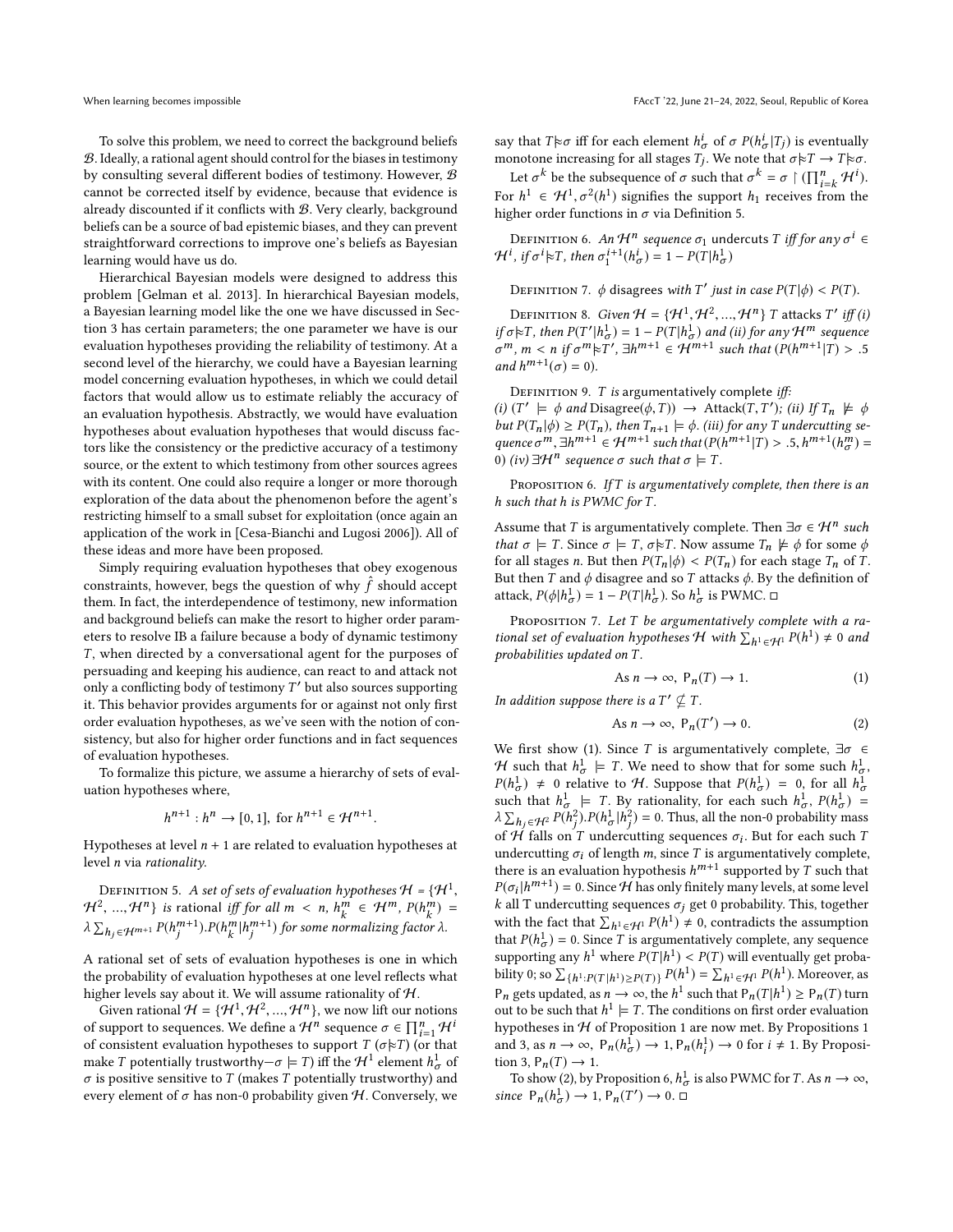<span id="page-5-1"></span>PROPOSITION 8. Suppose T is argumentatively complete. Let  $\hat{f}$ f be a hierarchical Bayesian learner whose evaluation hypotheses are rational and are updated on T. If  $T' \subsetneq T$  such confirms a hypothesis<br>h that T does not than  $\hat{f}$  is incapable of learning h h that T does not, then  $\hat{f}$  is incapable of learning h.

Claim 2 of Proposition [7](#page-4-2) shows that  $P_n(T') \to 0$ . Then apply Proposition 5 sition [5.](#page-3-3) □

Argumentatively complete testimony reduces the case of higher order Bayesian frameworks to our first order setting for IB. What is troubling about IB is that our learner  $\hat{f}$  may hold onto an argu-<br>mentatively complete  $T$  regardless of how inadequate it is in the mentatively complete T regardless of how inadequate it is in the eyes of others or standard epistemic criteria; an argumentatively complete theory will always eventually find a reply to any attack or any doubt  $\hat{f}$  might acquire.

Argumentatively complete testimony isn't just an abstract concept; many social media and news sites already approximate this condition. Outlets like NewsMax or One Amercan News Network that have a particular political bias will attack the credibility of stories from other bodies of testimony that have gone against a narrative they were and are promoting; darker conspiracy spinning websites like those promoting QAnon will attack arguments against their theories once they become aware of them.<sup>[2](#page-0-1)</sup> In anecdotal support of our claims, consider Michelle Goldberg's "It's Marjorie Taylor Greene's Party Now" New York Times, 2/2/2021) description of a group in IB: "American conservatism — particularly its evangelical strain — has fostered derangement in its ranks for decades, insisting that no source of information outside its own self-reinforcing ideological bubble is trustworthy."

A crucial component of argumentatively complete testimony  $T$  is that it promotes evaluation hypotheses that both make  $T$  eventually trustworthy but also PWMC for T. Sources like the New York Times embody this in their slogan all the news that's fit to print, but there's a commercial reason for this outcome; news sites and social media are out to capture market share and so they naturally promote themselves as accurate and complete at least in a certain domain. The nature of contemporary testimony leads agents naturally to a situation where IB occurs.

But how does argumentative completeness relate to FB algorithms? We suspect that FB algorithms don't entail argumentative completeness, but they facilitate it like they do for PWMC. An FB algorithm  $g$ 's choosing testimony  $T_j$  for  $\hat{f}$  should ideally detract from other possible additions to  $\hat{f}$ 's evidence that might lead  $\hat{f}$  to find other testimony besides that provided by a Since the goal of find other testimony besides that provided by  $q$ . Since the goal of providing  $q$  is to reinforce  $T$  and the evaluation hypotheses supporting it, a possible consequence is for  $q$  to provide testimony that not only supports T but attacks any evidence that might detract from T.

# <span id="page-5-0"></span>5 COMPARISONS TO PRIOR WORK

IB is an epistemological bias that we briefly described in a preliminary abstract [\[Asher and Hunter 2021\]](#page-8-9). IB is clearly related to confirmation bias [\[Lord et al.](#page-8-10) [1979;](#page-8-10) [Nickerson 1998;](#page-8-11) [Oswald and](#page-8-12) [Grosjean 2004\]](#page-8-12), in which agents interpret new evidence in a way that confirms their beliefs, and to the framing biases of [\[Tversky](#page-9-2)

[and Kahneman 1975,](#page-9-2) [1985\]](#page-9-3). People tend to see in the evidence what they believe. These forms of bias, however, concern how beliefs and bias influence interpretation, painting only part of the picture of IB. [\[Asher and Paul 2018\]](#page-8-13) shows a codependence between beliefs and the interpretation of ambiguous or underspecified elements in a text and postulates a similar circular structure to that which we have exploited for belief and interpretation of evidence in analyzing IB. Further, unlike much of the psychological and philosophical literature which either claims that biases like IB arise from bad epistemic practices or aren't really beliefs at all, or finds epistemologically exogenous justifications for it [\[Cassam 2016;](#page-8-14) [Dardenne and Leyens](#page-8-15) [1995;](#page-8-15) [Ichino and Räikkä 2020\]](#page-8-16), we show how IB is a natural outcome of Bayesian updating, rational resource management and the belief interpretation codependence.

IB is also related to what [\[Jamieson and Cappella 2008;](#page-8-17) [Nguyen](#page-8-18) [2020\]](#page-8-18) have called echo chambers and epistemic bubbles. Epistemic bubbles are the sort of epistemic structures that result from Proposition [1.](#page-2-0) Contrary to what [\[Nguyen 2020\]](#page-8-18) claims, we show that they are not so easy to get rid of. Once the potentially trustworthy hypothesis is sufficiently entrenched, which can happen very quickly as we show in Section [3,](#page-1-0) simply bringing evidence inconsistent with an accepted body of evidence will not liberate the learner from his IB predicament. Evidence inconsistent with the primary source of our learner's beliefs will be simply rejected, as we show formally in Corollary [2.](#page-3-4) Following [\[Jamieson and Cappella 2008\]](#page-8-17), [\[Nguyen](#page-8-18) [2020\]](#page-8-18) claims that echo chambers are much more problematic epistemically. We have shown this rigorously via Proposition [3](#page-3-1) as well as in Propositions in Section [4.](#page-3-0) As we show below in Section [6](#page-6-0) (see Proposition [10\)](#page-7-0), there is no escape from these echo chambers, once certain epistemic principles are admitted to. We have also shown conceptual and formal links between epistemic bubbles and echo chambers. In fact epistemic bubbles lead naturally to echo chambers, as we show in Sections [3](#page-1-0) and [4.](#page-3-0)

IB is also related to so called epistemic bootstrapping [\[Douven](#page-8-19) [and Kelp 2013;](#page-8-19) [Vogel 2008;](#page-9-4) [Weisberg 2010\]](#page-9-5). Epistemic bootstrapping is a phenomenon in which an agent  $A$  exploits a hypothesis  $h$  she is interested in confirming in the very process of confirming  $h$ . IB is somewhat different. In IB,  $A$  has a hypothesis  $h$  that confers a certain probability on evidence E. Suppose h assigns a relatively high probability to E. As more evidence  $E'$  comes in, however, and  $E'$  tends to confirm  $E$ , then  $A'$ s confidence in h should increase And A doesn't just exploit one hypothesis but other hypotheses<br>that may be opposed and that would tend to disconsonfirm h, As tends to confirm  $E$ , then  $A$ 's confidence in  $h$  should increase. that may be opposed and that would tend to disconconfirm h. As [\[Douven and Kelp 2013\]](#page-8-19) argues, bootstrapping is not in itself bad; in fact this is just what scientists do. What matters is whether the process involved in confirming h could disconfirm h. So in principle, the inductive practices that lead to IB aren't easily criticizable as instances of bad epistemic bootstrapping. Most likely unbeknownst to A, however, the epistemic deck is stacked against her, when an FB algorithm is used to feed her testimony. In principle this is quite a different situation epistemically from a case of bad epistemic bootstrapping.

One can also see IB as a concrete application of work on determining an optimal allocation of resources to the exploration and exploitation of sources [\[Auer et al.](#page-8-20) [2002;](#page-8-20) [Banks and Sundaram 1994;](#page-8-21) [Burnetas and Katehakis 1997;](#page-8-22) [Cesa-Bianchi and Lugosi 2006;](#page-8-8) [Gariv](#page-8-23)[ier and Cappé 2011;](#page-8-23) [Lai and Robbins 1985;](#page-8-24) [Whittle 1980\]](#page-9-6). It is also

 $^2$ See Stuart A. Thompson, "Three Weeks Inside a Pro-Trump OAnon Chat Room" NY Times[, Jan 26, 2021\).](#page-9-2)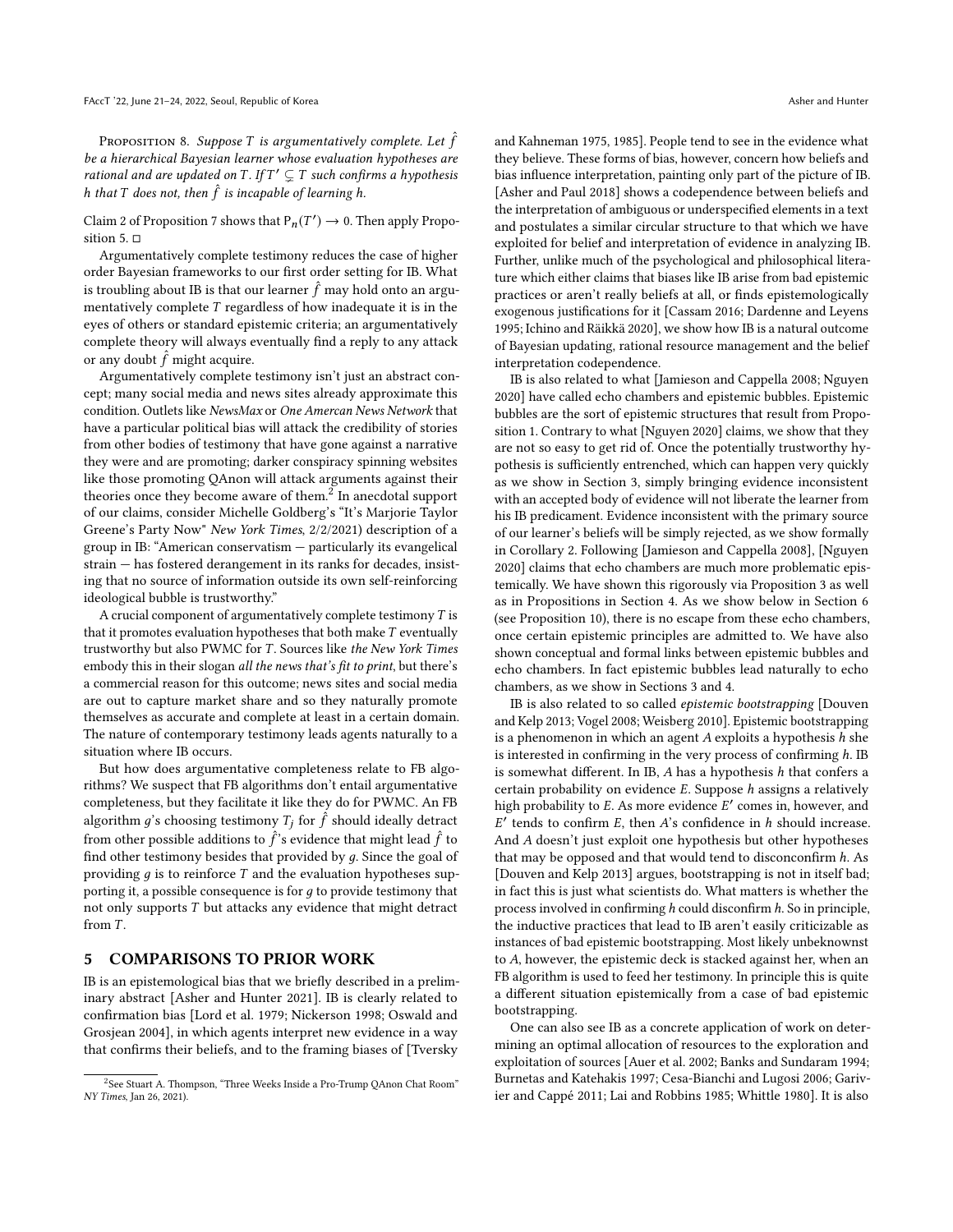related to work on generalization in machine learning. Epistemic biases affect generalization and learning capacity in ways that are still not fully understood [\[Kawaguchi et al.](#page-8-25) [2017;](#page-8-25) [Lampinen and](#page-8-3) [Vehtari 2001;](#page-8-3) [Neyshabur et al.](#page-8-26) [2017;](#page-8-26) [Zhang et al.](#page-9-7) [2016\]](#page-9-7). [\[Zhang](#page-9-7) [et al.](#page-9-7) [2016\]](#page-9-7) show that standard techniques in machine learning for promoting good epistemic biases and generalization—training error minimization, regularization techniques like weight decay or dropout, or complexity measures used to minimize generalization error (the difference between training error and test error)—do not necessarily lead to good generalization and test performance. Argumentatively complete testimony T incorporates an adversarial attack mechanism against any good epistemic practices that might discount  $T$ . It's this mechanism that guarantees IB.

The argumentation literature [\[Amgoud and Demolombe 2014;](#page-8-27) [Dung 1995\]](#page-8-28) is also relevant to IB. If testimony  $T$  is argumentatively complete, then T always provides a counterargument to an attack against  $T$ -much like an acceptable argument in [\[Dung 1995\]](#page-8-28). In addition, however, an argumentatively complete T also supports higher order evaluation hypotheses that support hypotheses that support  $T$ . There are also important connections to the literature on trust [\[Castelfranchi and Falcone 2010\]](#page-8-29); in our set up learning agents trust certain sources over others, and our higher order setting invokes a hierarchy of reasons. Nevertheless, the argumentation and trust-based work of which we are aware is complementary to our approach. An argumentation framework takes a possibly inconsistent belief base and imposes a static constraint on inference in such a setting. Similarly, trust is typically modeled in some sort of static modal framework. By contrast, ME learning games and the whole Bayesian framework are dynamic, with beliefs evolving under evidence and game strategies evolving under agent interaction. It is this dynamic evolution that is crucial to our approach and, we think, to modeling agents and learning. In sum, we are not looking at the problem of consistency, but rather the problems of entrenchment and bias.

#### <span id="page-6-0"></span>6 THE COMPLEXITY OF IB

IB is a result about learning. IB is a suboptimal but natural outcome of the way contemporary bodies of evidence are set up and how humans interpret them. Given our set up, everything turns on what body of evidence on which to update and with which evaluation hypotheses.

If IB is suboptimal, its effects are still more worrisome, because agents in the grip of IB are often unwilling or incapable of changing their beliefs so as to be able to learn. Of course, our learner might just be happy with  $T$ ; perhaps he needs no more accurate or more truthful body of testimony. He may not be interested in learning anything beyond what  $T$  presents him with. In this section, however, we assume a learner who might be interested in learning but has difficulting escaping his IB prison. We assume a rational learner  $\hat{f}$ who updates according to his evaluation hypotheses: so if he has an evaluation hypothesis that confers a high probability on some  $T$ , he will update on T. We've seen that  $\hat{f}$  can get IB when he unduly restricts the bodies of evidence which serve as the basis of undate or restricts the bodies of evidence which serve as the basis of update or when he attends to an argumentatively complete testimony. So key to removing IB is to get  $\hat{f}$  to change his hypotheses and consider other evidence that that to which he is wedded other evidence that that to which he is wedded.

Anecdotally, we have a lot of evidence that IB is hard to escape<sup>[3](#page-0-1)</sup> In general, however, we lack a precise analysis of its difficulty. In this section, we introduce a game theoretic method that shows IB is not only hard to defeat but it can even be hard to detect (leading to self-deception). We will see that the choice of epistemic paradigms is important.

To motivate our approach, consider how an actual conversation might go between our learner  $\hat{f}$  in the grip of IB and a person E who wants to correct his problem. E might question  $\hat{f}$ 's reasons for heliouing some proposition  $\hat{f}$  to the might true setting  $\hat{f}$  to consider believing some proposition  $\phi$ ; she might try getting  $\hat{f}$  to consider different bodies of oxidence  $T'$  that might disconfirm  $\phi$ ,  $\hat{f}$  might different bodies of evidence T' that might disconfirm  $\phi$ .  $\hat{f}$  might accent T' or be might argue against it—by providing for example  $\alpha$  accept  $T'$  or he might argue against it—by providing, for example, reasons why  $T'$  is not trustworthy or why the arguments supportreasons why  $T'$  is not trustworthy or why the arguments support-<br>ing  $T'$  are faulty. E might attack those arguments or provide new ing T' are faulty. E might attack those arguments or provide new<br>evaluation bypotheses for consideration. Our ME games formalize evaluation hypotheses for consideration. Our ME games formalize this interaction.

In an ME learning game  $G = (V^{\infty}, Win)$ , the two players, our particular E and our Baycain learner  $\hat{f}$  construct a larger "coninvestigator E and our Bayesian learner  $\hat{f}$ , construct a larger "con-<br>versation" by consecutively playing finite strings from the vocabuversation" by consecutively playing finite strings from the vocabulary  $V$ . Win specifies the winning condition of  $E$ . The vocabulary  $V$  of an ME learning game  $G$  consists of sequences of evaluation hypotheses (with some abuse of notation, we'll take a single  $h_j^n$  to  $h_j^n$  to  $h_j^n$  to  $h_j^n$  to  $h_j^n$  to  $h_j^n$  the set of  $h_j^n$  to  $h_j^n$  the set of  $h_j^n$  to  $h_j^n$  the set of  $h_j^n$  to  $h_j^n$  the set of  $h_j^n$  to  $h_j^n$  the s be a one place sequence) and a predicate ACCEPT. ACCEPT means that  $\hat{f}$  accepts the last suggestion by E and confers upon it a non<br>zero probability mass. Our ME learning games are subject to several zero probability mass. Our ME learning games are subject to several constraints.

A. Knowledge first [\[Williamson 2002\]](#page-9-8): this is a constraint from formal epistemology;  $\hat{f}$  only adds a sequence  $\sigma$  to  $\prod_{i=1}^{n} \mathcal{H}_{\hat{f}}^{i}$ 

for  $\mathcal{H}_f^i$  *i*-th level evaluation hypotheses in  $\mathcal{H}_f$  if he has no argument that attacks σ—in other words no evaluation<br>hypothesis  $h^{n+1} \in H^{n+1}$  such that  $h^{n+1}(\sigma) = 0$ hypothesis  $h^{n+1} \in \mathcal{H}_{\hat{f}}^{n+1}$  such that  $h^{n+1}(\sigma) = 0$ .

- B. The Jury in an ME learning game is epistemologically competent; i.e. it sanctions only evaluation hypotheses that advance learning.
- C. E may only add sequences of evaluation hypotheses sanctioned by the Jury. We assume this to be a finite set  $\mathcal{H}_J$ .<br>Both players may only propose consistent and rational
- D. Both players may only propose consistent and rational sequences.
- E.  $\hat{f}$  has learned from some body of evidence T, which is common knowledge.
- F.  $\hat{f}$  may only not accept a proposal  $\sigma$  of E, if he has a reason to  $\sigma$  os  $\sigma$ —i e, if he has an evaluation hypothesis  $h^{n+1} \in \mathcal{H}^{n+1}$ do so—i.e., if he has an evaluation hypothesis  $h^{n+1} \in \mathcal{H}_{\hat{f}}^{n+1}$ <sup>J</sup> such that  $h^{n+1}(\sigma) = 0$ .

We say a sequence  $\sigma \in \prod_{i=1}^{n} \mathcal{H}^{i}$  to be positive if for each element  $t+1$  and  $Lm$  of  $\sigma Lm+1$  ( $Lm$ )  $\rightarrow \infty$  0.14 assumes a multified a set quence  $\sigma_1$ , if for all m and for  $h_1^m$  of  $\sigma_1$ , the  $h^{m+1}$  of  $\sigma$  is such that  $h^{m+1}(h^m) = 0$ . We see hous true sequences age are solution that  $m+1$  and  $h^m$  of σ  $h^{m+1}(h^m)$  >> 0. A sequence σ nullifies a se-<br>wance σ if for all m and for  $h^m$  of σ the  $h^{m+1}$  of σ is such that other. This formally represents an *n* round argument, with each round  $i + 1$  offering a counterargument to the argument of round  $i$  $^{m+1}(h_1^m) = 0$ . We can have two sequences each one nullifying the ther. This formally represents an *n* round argument, with each round  $j + 1$  offering a counterargument to the argument of round j. We will say that a hypothesis  $h^1$  is *T* positive if  $h^1$  is positive and  $P(T|h^1) = 1$  $P(T|h^1) = 1$ 

<sup>&</sup>lt;sup>3</sup>See Thompson, cited in note 2.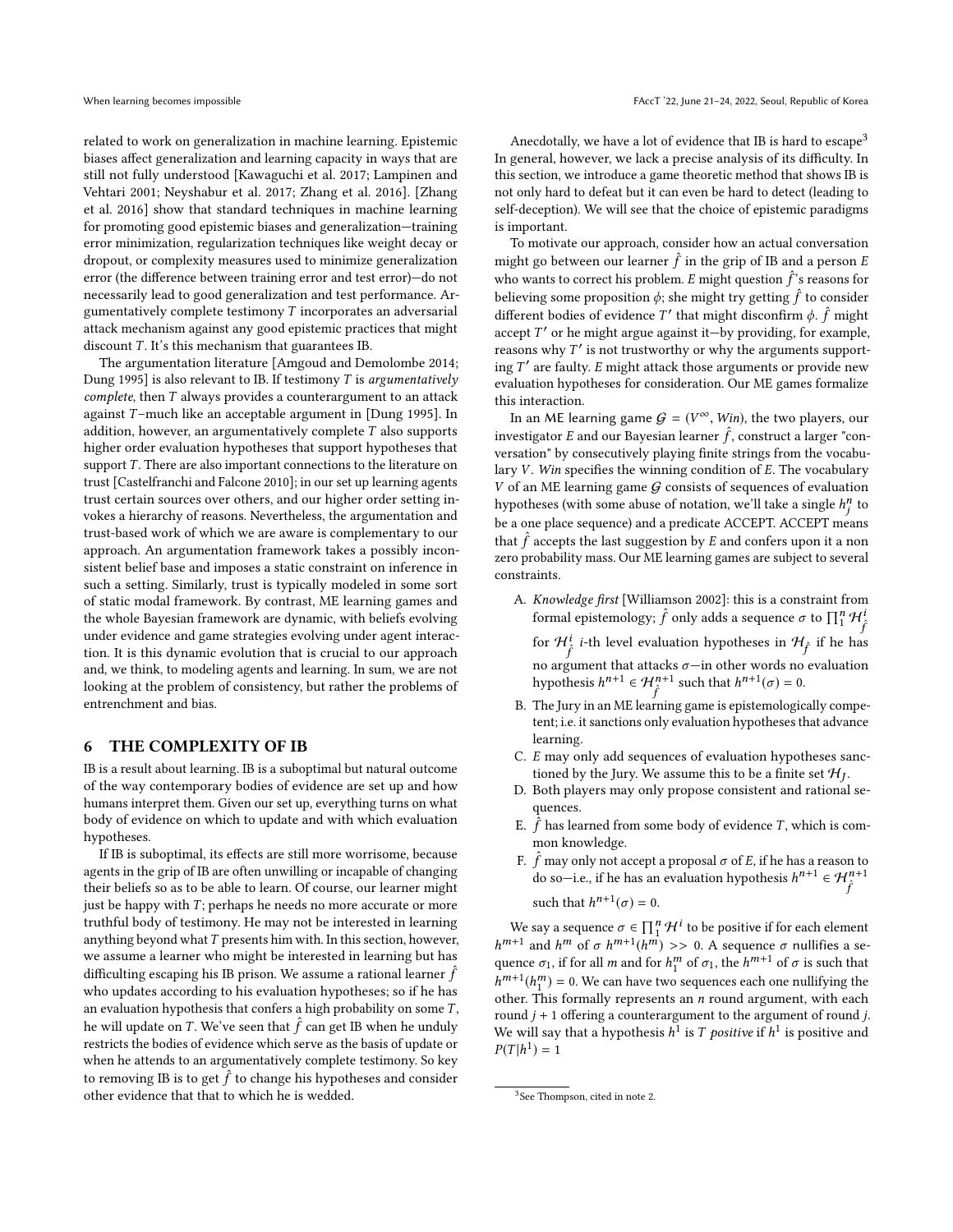We now define the moves of a game  $G$ , in which we suppose a body of evidence T that  $\hat{f}$  has attended to and a body of evidence  $T'$  inconsistent with  $T$ ,  $\hat{F}$  plays first, then  $\hat{f}$  then replies. The game ends if  $\hat{f}$  plays ACCEPT, which implies that he adds a hypothesis  $h^1$ ,<br>to  $\mathcal{H}^1$  with a non-0 probability more and with with high  $p(T'|h^1)$ ' inconsistent with T. E plays first, then  $\hat{f}$  then replies. The game to  $\mathcal{H}^1_f$ , with a non-0 probability mass and with with high  $P(T'|h^1_*)$ , where  $T' \cup T$  is inconsistent.

- (m1) *E* proposes  $T'$ -positive  $h^1 \in \mathcal{H}^1_J$  to be added to  $\mathcal{H}^1_f$ .
- (m2) Suppose at round  $k \geq 1$  of  $\rho$  in  $G$  E has proposed a T' positive  $h^1$ . At  $k + 1$   $\hat{f}$  may play ACCEPT.
- (m3) Suppose at round k of  $\rho$  in  $\mathcal{G}$  E has proposed a a T' positive <sup>1</sup>. At  $k + 1$   $\hat{f}$  may play a nullifying  $h^2 \in \mathcal{H}^1_{\hat{f}}$  such that <sup>J</sup>

 $2(h^1) = 0$ , if there exists such  $h^2 \in \mathcal{H}_{\hat{f}}^2$ .

- (m4) Suppose E has proposed a positive sequence  $\sigma$  of length m<br>and with  $h^1$  T' positive at round k of 0 in G. At round  $k + 1$ and with  $h^1_{\sigma} T'$  positive at round k of  $\rho$  in  $\mathcal G$ . At round  $k + 1$  $\hat{f}$  may respond with sequence of length  $m + 1$  nullifying  $\sigma$ .<br>Suppose at round  $k$  of  $\sigma$  of  $G$ ,  $\hat{f}$  beg proposed on m longth
- (m5) Suppose at round k of  $\rho$  of  $\mathcal{G}, \hat{f}$  has proposed an m-length sequence  $\sigma$  nullifying a positive  $\sigma_*$  proposed by E, with  $T'$ <br>positive  $h^1$  F may respond at round  $k+1$  of o with a positive positive  $h_{\sigma}^1$ . E may respond at round  $k+1$  of  $\rho$  with a positive  $m+1$  levels assumes  $h^{m+1}$   $\tau$ , with  $h^{m+1}(h^m)$  + 1 for  $h^m$ positive  $n_{\sigma_*}$ . E hay respond a round  $k+1$  or  $p$  which positive<br>  $m + 1$  length sequence  $h_*^{m+1} \cdot \sigma_*$ , with  $h_1^{m+1}(h^m) \neq 1$  for  $h^m$ in  $\sigma$ .
- (m6) Suppose at round k of  $\rho$  in  $G$ , E has proposed a positive sequence  $\sigma$  of length m and with  $h^1_\sigma T'$  positive. At round  $k + 1$   $\hat{f}$  may play ACCEPT, which implies that he adds  $\sigma$  to  $\prod^{n} \mathcal{H}^{i}$  $\prod_1^n \mathcal{H}_{\hat{r}}^i$ .

We note that if move (m6) occurs,  $\hat{f}$  assigns  $h^1_*$  and  $T'$  a non-0<br>shability mass and undates with evidence  $T'$  which makes the probability mass and updates with evidence  $T'$ , which makes the  $ACCEPT$  move coherent ACCEPT move coherent.

f<br>S

Suppose that in an ME learning game  $G$ , E's winning condition is simply to discover that  $\hat{f}$  is interpretively blind, if he is. Call this condition IB We establish the complexity of  $F$ 's attempt to achieve condition  $IB$ . We establish the complexity of  $E$ 's attempt to achieve IB. The first order case with a finite  $H$  where the game is restricted to moves m1,m2,m3, is rather trivial. More interesting is the case of an ME learning game  $G = (V^{\infty}, Win)$  with  $Win = IB$  and in which E and  $\hat{f}$  play higher order evaluation hypotheses.

PROPOSITION 9. Suppose an ME learning game  $G = (V^{\infty}, Win)$ <br>th Win – IB in which  $\hat{f}$  plays moves described in (m4), (m7). Than with Win = IB in which  $\hat{f}$  plays moves described in (m4)- (m7). Then  $\hat{f}$  is not interpretively blind iff play stops at some finite ordinal p  $\hat{f}$  is not interpretively blind iff play stops at some finite ordinal n.

Suppose that in the play of  $G$ ,  $\hat{f}$  accepts at some level *n* to add the sequence of evolution hypotheses proposed by *F*. Then by the the sequence of evaluation hypotheses proposed by E. Then by the construction of the sequence and the requirement of coherence (constraint D), this confers upon some evaluation hypothesis <sup>s</sup>∗<sup>1</sup> a non zero probability such that  $P(T'|h^1_*) = 1$ , where T' is incom-<br>notible with the body of quidance T By accorting  $\hat{f}$  will have patible with the body of evidence T. By accepting,  $\hat{f}$  will have an evaluation hypothesis  $h^1$  with non zero probability such that  $P(T'|h^1) = 1$ , where T' is incompatible with the hody of evidence  $P(T'|h^1_x) = 1$ , where T' is incompatible with the body of evidence<br>T, which  $\hat{f}$  has proposed as a source of logning (constraint E). Now T, which  $\hat{f}$  has proposed as a source of learning (constraint E). Now when  $\hat{f}$  undates his belief in T be must do so with respect to  $h^1$  and when  $\hat{f}$  updates his belief in T he must do so with respect to  $h^1$ , and he must now undate his confidence in his evaluation hypotheses he must now update his confidence in his evaluation hypotheses with respect not only to T but also T'. In that case,  $P(h^1_*|T_n, T_n') \rightarrow 0$ <br>and B  $(T') \ge 0$ , As a result,  $\hat{F}$  will be able to learn from T', and so and  $P_n(T') \nrightarrow 0$ . As a result,  $\hat{f}$  will be able to learn from T', and so be is not interpretively blind with respect to  $T$ he is not interpretively blind with respect to  $T$ .

If there is no stopping point at any finite ordinal, then  $E$ 's is never able to get  $\hat{f}$  to accept a T' positive hypothesis. In which case,  $\hat{f}$  continues to only update on T and by Propositions [7](#page-4-2) [8,](#page-5-1)  $\hat{f}$  is interpretively blind.  $\Box$ 

Suppose  $E$ 's winning condition for an ME learning  $G$ , is to get  $\hat{f}$  to accept a  $T'$  positive evaluation hypothesis. Call this winning condition for  $E \mathcal{P}$  (for persuasion).

<span id="page-7-1"></span>COROLLARY 3. Suppose that in an ME learning game  $G$  with Win = P. The complexity of Win is an R.E. set. If Win = IB then Win is co-r.e. or  $\Pi_1$  in the Borel Hierarchy.

<span id="page-7-0"></span>PROPOSITION 10. Suppose an ME learning game  $G$  with  $Win = P$ and  $\hat{f}$  as described in Proposition [7.](#page-4-2) Then E has no winning strategy in  $G$ in G.

Proposition [8](#page-5-1) implies  $\hat{f}$ 's evaluation hypotheses are updated on an argumentatively complete body of evidence  $T$ . When implemented argumentatively complete body of evidence T. When implemented via an ME game  $G$ , the sequence of evaluation hypotheses in Propo-sition [7](#page-4-2) provide a winning strategy for  $\hat{f}$ . Suppose E proposes an  $h^1$  supporting e that is inconsistent with  $T$ . Even if E generates a suitable sequence of higher order  $T'$  positive evaluation hypothe-<br>see  $h^1 h^2 h^3$  given Constraint A shows  $\hat{f}$  will only accent an <sup>1</sup> supporting *e* that is inconsistent with *T*. Even if *E* generates a utible sequence of higher order  $T'$  positive evaluation bypother ses  $h^1, h^2, h^3, \ldots$ , given Constraint A above,  $\hat{f}$  will only accept an evaluation hypothesis if he has no argument against it. But as T evaluation hypothesis if he has no argument against it. But as  $T$ <br>will avantually supply such an argument  $\hat{f}$  an always souther  $F'$ . will eventually supply such an argument,  $\hat{f}$  can always counter E's<br>proposals. So she has no winning strategy  $\Box$ proposals. So she has no winning strategy. □

Not only is IB computationally complex (Corollary [3](#page-7-1) shows it is not computable), Proposition [10](#page-7-0) shows formally that even if E has rationally compelling arguments to show that  $\hat{f}$  is better off (his payoff or reward is bigher) in accepting her proposed sequence payoff or reward is higher) in accepting her proposed sequence  $\sum_{n=1}^{\infty}$  for evaluation hypotheses,  $\hat{f}$  can rationally resort to T to counter har argument. Extracting comeone from higher order IB is thus her argument. Extracting someone from higher order IB is thus impossible by purely epistemic means. There is no way of getting someone, even a rational agent, out of higher order IB by purely epistemic arguments, given our assumptions. This pessimistic is borne out empirically: some people in the grip of right wing conspiracy theories in the US were dying of Covid19 in December of 2020 and January 2021 but continued to refuse to believe that it was that disease that was killing them—despite all the evidence and arguments they were given, they refused to let go of an obviously faulty but argumentatively complete  $T$ .

Of course, people sometimes do change their minds and do escape the grip of argumentatively complete theories, many times for epistemically exogenous reasons. $4$  But by challenging one of our assumptions, rational agents can of course also reject IB. The weak link in our argument is assumption A, the "knowledge first" assumption. Perhaps  $\hat{f}$  should accept evaluation hypotheses even if  $T$  ottacks them. More likely,  $\hat{f}$  should not accept all attacks equally T attacks them. More likely,  $\hat{f}$  should not accept all attacks equally.<br>Probably he should be skeptical of any body of evidence  $\hat{T}$  that Probably, he should be skeptical of any body of evidence T that promotes PWMC for  $T$  and  $T$  eventually trustworthy evaluation hypotheses while attacking any point of view at variance with it.

We now explore the play between E and  $\hat{f}$  in an ME learning<br>me C where  $\hat{W}$  in =  $\hat{Q}$  hefere  $\hat{f}$  has accounted enough of the argu game G where  $Win = \mathcal{P}$  before  $\hat{f}$  has accepted enough of the argumentatively complete T to close off learning from alternative hodies mentatively complete  $T$  to close off learning from alternative bodies of evidence. Suppose  $T$  is argumentatively complete but comes in

 ${}^{4}$ For instance, the satisfaction they derived from belonging to a particular community supported by a particular body of testimony might and does wane.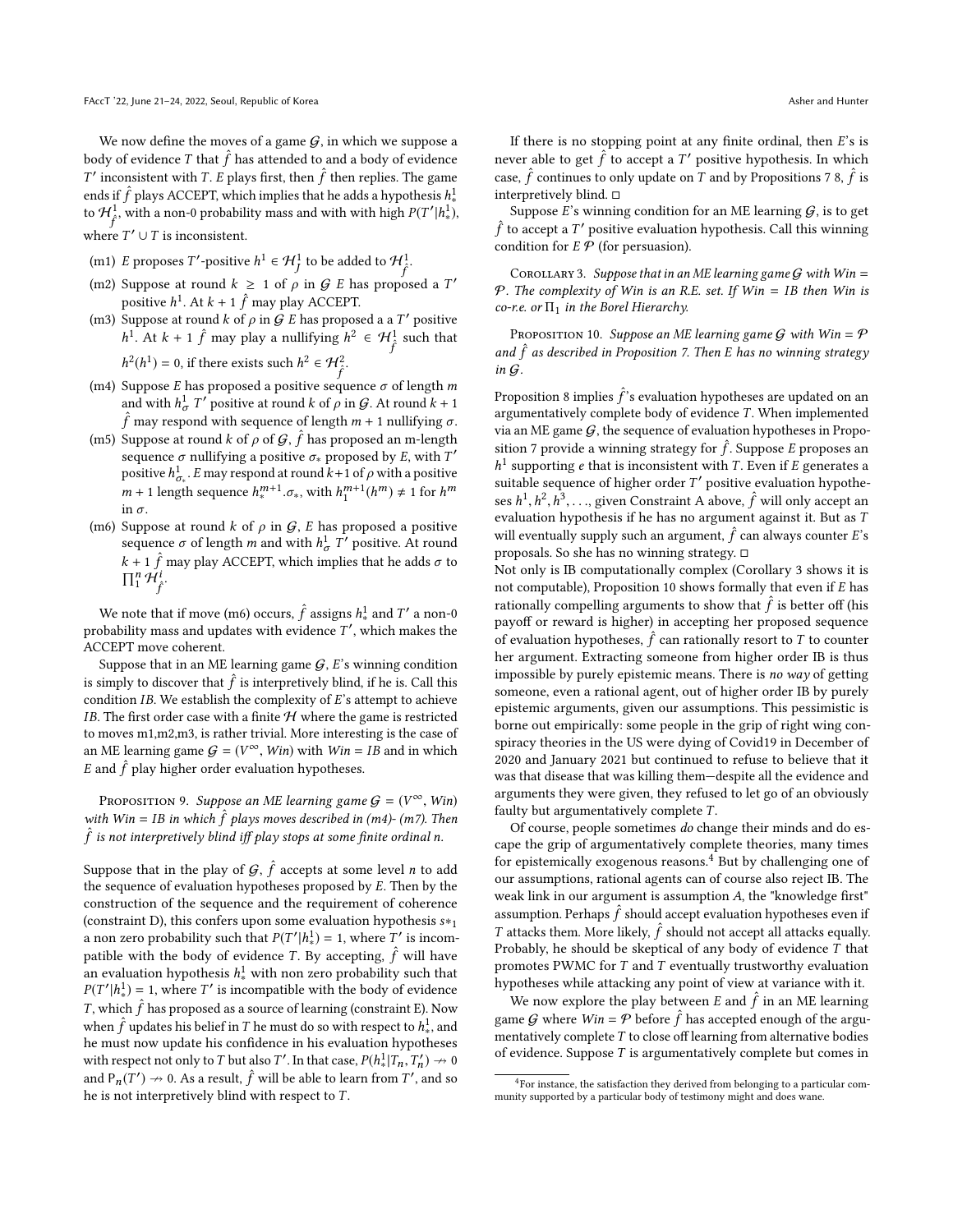stages; if  $T'_i$  attacks  $T_i$ , then  $T_{i+1}$  but not  $T_i$  attacks  $T'_i$ . That is, an argumentatively complete  $T$  reacts to attacks but does not force argumentatively complete T reacts to attacks but does not forsee<br>all attacks in advance. Suppose a set of consistent first order aval. all attacks in advance. Suppose a set of consistent first order evaluation hypotheses  $\mathcal{H}^1 = \{h_1^1, h_2^1, ...\}$ , with  $P(h_1^1) = .6, P(h_2^1) = .4$ , and  $P(T_1 | (h_1) = 1 - P(T'| h_2)$ . Now suppose  $T' \cup T_1$  is inconsisand  $P(T_i|(h_1) = 1 = P(T'_i|h_2)$ . Now suppose  $T'_1 \cup T_1$  is inconsistent and European second  $\frac{1}{2}$  inconsistent tent and E proposes  $h_2^1$  since  $h_2^1 \models T'_i$ . Since the  $h_i^1$  are consistent,  $P(T_1 | h_2^1) = 0 = P(T_2' | h_1^1)$ . At this point,  $\hat{f}$  could accept E's proposal under constraint (A),  $\hat{G}$  ends and E wins.  $\hat{f}$  will continue to update<br>over stages T and T' with the marginal probabilities  $P(T_1) = 6$  and over stages T and T' with the marginal probabilities  $P(T_i) = .6$  and  $P(T') = .4$  remaining stationary.  $P(T'_i) = .4$  remaining stationary.

 $\overline{C}$  on the other hand,  $\hat{f}$  may decide to wait to see what the next stage  $T_2$  of  $T$  brings. As  $T$  is argumentatively complete,  $T_2$  will attack  $\mu_1^2$ , the probability of  $h_2^1$  will go to 0 in H. But now suppose we have a constraint Discount that discounts are unlifering sequences  $\frac{a}{2}$ , and add a nullifying  $h^2 \in \mathcal{H}^2$  supported by  $T_2$ . Should  $\hat{f}$  accept  $\frac{a}{2}$ , the nucleotiality of  $h^1$  will ge to 0 in  $\mathcal{H}$ . But next summarize with have a constraint, Discount, that discounts any nullifying sequence from T. It would be unreasonable for  $\hat{f}$  to wipe out alternatives in the face of this layel of uncertainty at this stage  $P(T_0) = 6$  and the face of this level of uncertainty; at this stage,  $P(T_2) = .6$  and  $P(T_2') = .4$ . Summarizing:

PROPOSITION 11. Suppose an ME learning game  $G$  with constraint A replaced by Discount and with  $Win = \mathcal{P}$  and  $\hat{f}$  as described in Proposition 7 E then has a vinning strategy in G and IB does not Proposition [7.](#page-4-2) E then has a winning strategy in G, and IB does not arise for  $\hat{f}$ .

#### 7 CONCLUSIONS

Interpretive blindness results from a dynamic, iterative process whereby a learner's background beliefs and biases lead her to update her beliefs based on a body of testimony  $T$ , and then biases inherent in  $T$  come back to reinforce her beliefs and her trust in  $T$ 's source(s), further biasing her towards these sources for future updates. We have introduced and formally characterized IB. We have shown that IB can prevent learning even in higher order Bayesian frameworks for learning from argumentatively complete testimony, despite the presence of constraints designed to promote good epistemic practices. We also shown that IB is computationally complex as a co-r.e. set via a game theoretic analysis, and that an agent may rationally remain in IB in the face of epistemic arguments. Our game theoretic analysis can also be extended to cases where the agent falls out of IB but then is a recidivist and becomse a prisoner once more. We leave that for future work.

How general are the results in Propositions [7](#page-4-2) and [8?](#page-5-1) PAC, Statistical Physics Framework, VC, and supervised Bayesian learning are four different instantiations of Wolpert's extended Bayesian formalism that we use [\[Wolpert 2018\]](#page-9-1). Thus our results should hold for other frameworks.

Investigating IB alas is not just an academic enterprise. IB really does happen, with sometimes tragic or dangerous results. We think a careful formal analysis is urgent for society. Finally, we note that while we have focused on IB as a problem for learning from testimony, the problem it raises for learning extends to any case in which we do not have unmediated access to ground truth and our data is "theory laden" [\[Hanson 1958\]](#page-8-30).

## ACKNOWLEDGMENTS

This work was supported by the AI Interdisciplinary Institute AN-ITI, funded by the French program "Investing for the Future – PIA3" under Grant agreement no. ANR-19-PI3A-0004, the ANR PRCI grant SLANT (no. ANR-19-CE23-0022), and also by the ICT 38 H2020 grant COALA (no. 957296).

# REFERENCES

- <span id="page-8-27"></span>Leila Amgoud and Robert Demolombe. 2014. An argumentation-based approach for reasoning about trust in information sources. Argument and Computation 5:2-3 (2014), 191–215.
- <span id="page-8-9"></span>Nicholas Asher and Julie Hunter. 2021. Interpretive blindness and the impossibility of learning from testimony. In Proceedings of the 20th International Conference on Autonomous Agents and Multiagent Systems (AAMAS 2021), U. Endriss, A. Nowé, F. Dignum, and A. Lomuscio (Eds.). Extended abstract.
- <span id="page-8-13"></span>Nicholas Asher and Soumya Paul. 2018. Strategic conversation under imperfect information: epistemic Message Exchange games. Logic, Language and Information 27.4 (2018), 343–385.
- <span id="page-8-20"></span>Peter Auer, Nicolo Cesa-Bianchi, and Paul Fischer. 2002. Finite-time analysis of the multiarmed bandit problem. Machine learning 47, 2-3 (2002), 235–256.
- <span id="page-8-21"></span>Jeffrey S Banks and Rangarajan K Sundaram. 1994. Switching costs and the Gittins index. Econometrica: Journal of the Econometric Society (1994), 687–694.
- <span id="page-8-22"></span>Apostolos N Burnetas and Michael N Katehakis. 1997. Optimal adaptive policies for Markov decision processes. Mathematics of Operations Research 22, 1 (1997), 222–255.
- <span id="page-8-14"></span>Quassim Cassam. 2016. Vice epistemology. The Monist 99, 2 (2016), 159–180.
- <span id="page-8-29"></span>Christiano Castelfranchi and Rino Falcone. 2010. Trust theory: A socio-cognitive and computational model. Vol. 18. John Wiley & Sons.
- <span id="page-8-8"></span>Nicolo Cesa-Bianchi and Gábor Lugosi. 2006. Prediction, learning, and games. Cambridge university press.
- <span id="page-8-15"></span>Benoit Dardenne and Jacques-Philippe Leyens. 1995. Confirmation Bias as a Social Skill. Personality and Social Psychology Bulletin 21.11 (1995), 1229–1239.
- <span id="page-8-19"></span>Igor Douven and Christoph Kelp. 2013. Proper bootstrapping. Synthese 190, 1 (2013), 171–185.
- <span id="page-8-28"></span>Phan Minh Dung. 1995. On the acceptability of arguments and its fundamental role in nonmonotonic reasoning, logic programming and n-person games. Artificial intelligence 77, 2 (1995), 321–357.
- <span id="page-8-23"></span>Aurélien Garivier and Olivier Cappé. 2011. The KL-UCB Algorithm for Bounded Stochastic Bandits and Beyond.. In COLT. 359–376.
- <span id="page-8-1"></span>Andrew Gelman, John B Carlin, Hal S Stern, David B Dunson, Aki Vehtari, and Donald B Rubin. 2013. Bayesian data analysis. CRC press.
- <span id="page-8-30"></span>Norwood Russell Hanson. 1958. Patterns of discovery: An inquiry into the conceptual foundations of science. Vol. 251. Cambridge University Press.
- <span id="page-8-16"></span>Anna Ichino and Juha Räikkä. 2020. Non-doxastic conspiracy theories. Argumenta 2020 (2020), 1–18.
- <span id="page-8-17"></span>Kathleen Hall Jamieson and Joseph N Cappella. 2008. Echo chamber: Rush Limbaugh and the conservative media establishment. Oxford University Press.
- <span id="page-8-25"></span>Kenji Kawaguchi, Leslie Pack Kaelbling, and Yoshua Bengio. 2017. Generalization in deep learning. arXiv preprint arXiv:1710.05468 (2017).
- <span id="page-8-6"></span>Thomas Kelly. 2008. Disagreement, dogmatism, and belief polarization. The Journal of philosophy 105, 10 (2008), 611–633.
- <span id="page-8-2"></span>Thomas L Griffiths, Charles Kemp, and Joshua B Tenenbaum. 2008. Bayesian models of cognition. (2008).
- <span id="page-8-24"></span>Tze Leung Lai and Herbert Robbins. 1985. Asymptotically efficient adaptive allocation rules. Advances in applied mathematics 6, 1 (1985), 4–22.
- <span id="page-8-3"></span>Jouko Lampinen and Aki Vehtari. 2001. Bayesian approach for neural networks—review and case studies. Neural networks 14, 3 (2001), 257–274.
- <span id="page-8-10"></span>Charles G. Lord, Lee Ross, and Mark R. Lepper. 1979. Biased assimilation and attitude polarization: The effects of prior theories on subsequently considered evidence. Journal of Personality and Social Psychology 37.11 (1979), 2098–3009.
- <span id="page-8-0"></span>Elijah Millgram. 2015. The great endarkenment: philosophy for an age of hyperspecialization. Oxford University Press.
- <span id="page-8-7"></span>Kevin Murphy, Yair Weiss, and Michael I Jordan. 2013. Loopy belief propagation for approximate inference: An empirical study. arXiv preprint arXiv:1301.6725 (2013).
- <span id="page-8-26"></span>Behnam Neyshabur, Srinadh Bhojanapalli, David McAllester, and Nati Srebro. 2017. Exploring generalization in deep learning. In Advances in Neural Information Processing Systems. 5947–5956.
- <span id="page-8-18"></span>C Thi Nguyen. 2020. Echo chambers and epistemic bubbles. Episteme 17, 2 (2020), 141–161.
- <span id="page-8-11"></span>Raymond S Nickerson. 1998. Confirmation bias: A ubiquitous phenomenon in many guises. Review of General Psychology 2.2 (1998), 175–220.
- <span id="page-8-12"></span>Margit E. Oswald and Stefan Grosjean. 2004. Confirmation bias. In Cognitive illusions: A handbook on fallacies and biases in thinking, judgement and memory, Rüdiger F. Pohl (Ed.). Hove, UK: Pyschology Press, 79–96.
- <span id="page-8-4"></span>Joshua B Tenenbaum, Thomas L Griffiths, and Charles Kemp. 2006. Theory-based Bayesian models of inductive learning and reasoning. Trends in cognitive sciences 10, 7 (2006), 309–318.
- <span id="page-8-5"></span>Joshua B Tenenbaum, Charles Kemp, Thomas L Griffiths, and Noah D Goodman. 2011. How to grow a mind: Statistics, structure, and abstraction. science 331, 6022 (2011),